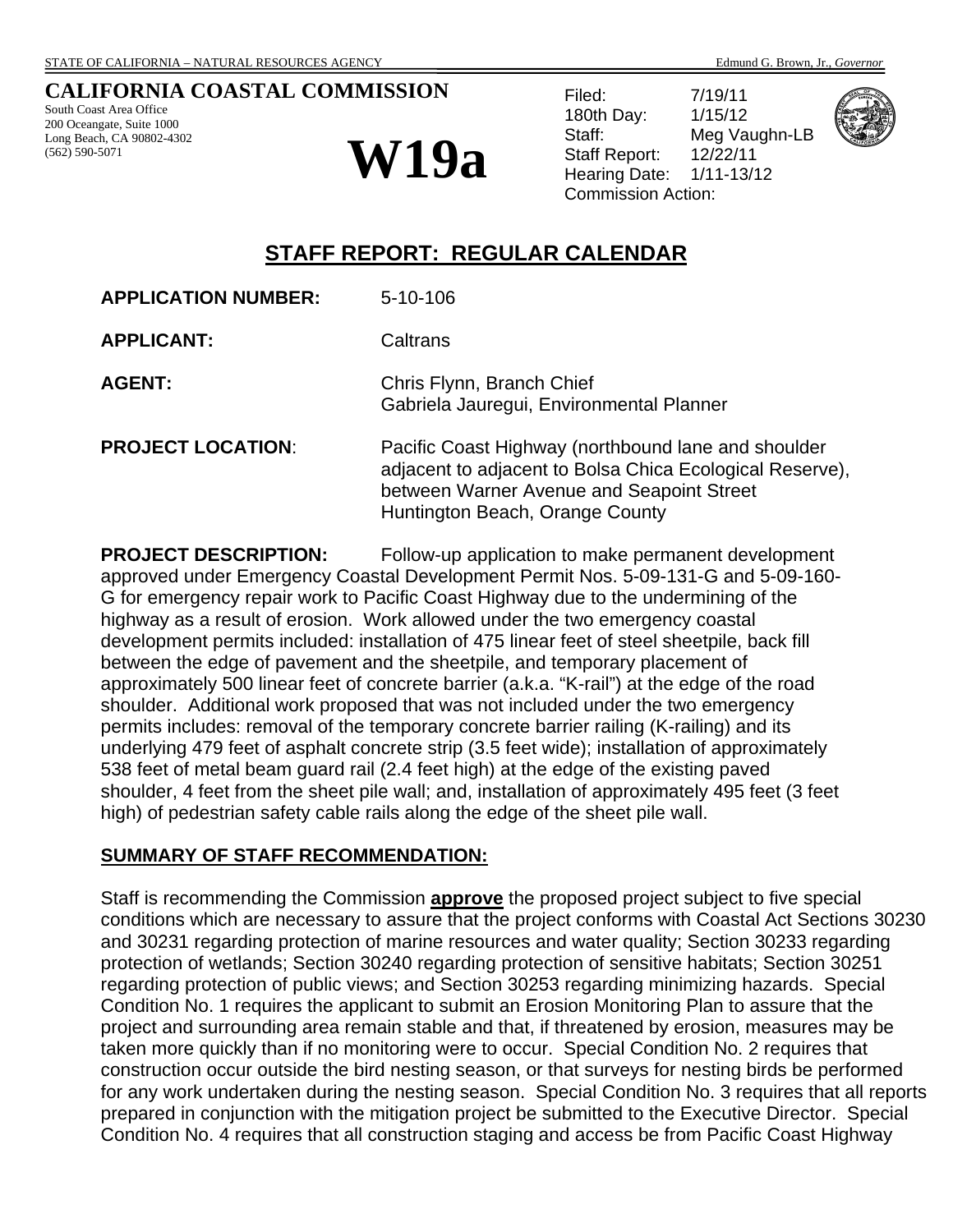and not from the ecological reserve. Special Condition No. 5 requires the applicant to comply with construction responsibilities and debris removal procedures.

## **SUBSTANTIVE FILE DOCUMENTS:**

Emergency Coastal Development Permit No. 5-09-131-G (Caltrans); Emergency Coastal Development Permit No. 5-09-160-G (Caltrans); Natural Environment Study (NES), Bolsa Chica Roadway Embankment Reconstruction Project, prepared by Caltrans, August 2009; Addendum to NES prepared by LSA, dated 3/3/10; Addendum No. 2 to NES, prepared by LSA, dated 6/10/10; Revised Final Biological Construction Monitoring and Impact Assessment Report for the Bolsa Chica Roadway Embankment Reconstruction Project, prepared by LSA, dated 4/1/10; Habitat Mitigation and Monitoring Plan, Beach Marsh Invasive Nonnative Removal and Saltmarsh Restoration for the Bolsa Chica Emergency Roadway Embankment Repair Project, prepared by LSA, dated April 2010; Erosion Monitoring letter report prepared by RBF, and dated 6/15/10; Water Quality Technical Report State Route 1 Roadway Embankment Repair, prepared by Caltrans, dated December 2009; Initial Study/Negative Declaration (12-ORA-1-PM-28.7-29.7), prepared by Caltrans, dated August 2010;

## **I. APPROVAL WITH CONDITIONS**

## **STAFF RECOMMENDATION:**

Staff recommends that the Commission **APPROVE** the permit application with special conditions.

## **MOTION:**

## *I move that the Commission approve Coastal Development Permit No. 5-10- 106 pursuant to the staff recommendation.*

Staff recommends a **YES** vote. Passage of this motion will result in approval of the permit as conditioned and adoption of the following resolution and findings. The motion passes only by affirmative vote of a majority of the Commissioners present.

## **RESOLUTION:**

## **I. APPROVAL WITH CONDITIONS**

The Commission hereby **APPROVES** a coastal development permit for the proposed development and adopts the findings set forth below on grounds that the development as conditioned will be in conformity with the policies of Chapter 3 of the Coastal Act and will not prejudice the ability of the local government having jurisdiction over the area to prepare a Local Coastal Program conforming to the provisions of Chapter 3. Approval of the permit complies with the California Environmental Quality Act because either 1) feasible mitigation measures and/or alternatives have been incorporated to substantially lessen any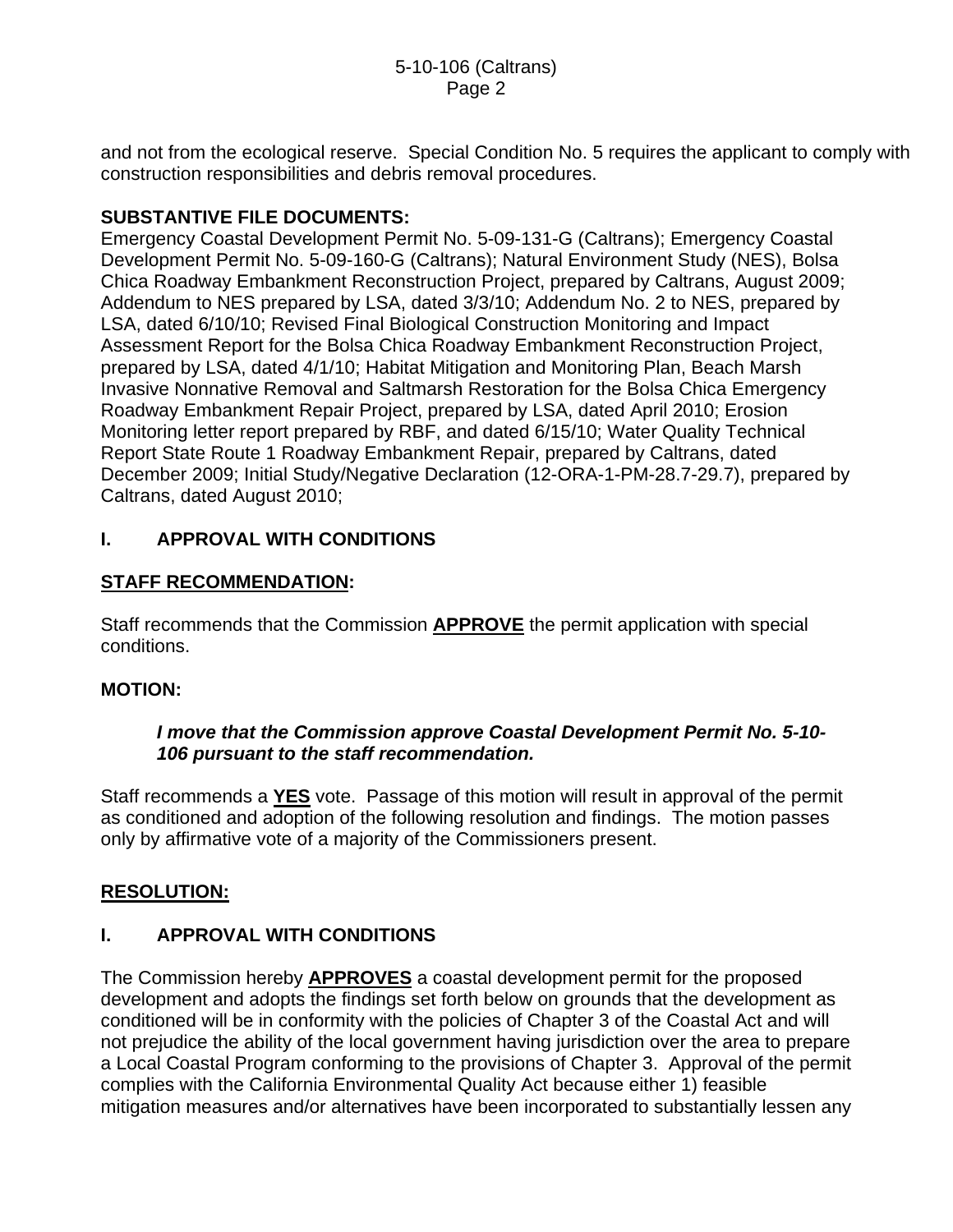significant adverse effects of the development on the environment, or 2) there are no further feasible mitigation measures or alternatives that would substantially lessen any significant adverse impacts of the development on the environment.

## **II. STANDARD CONDITIONS:**

- 1. Notice of Receipt and Acknowledgment. The permit is not valid and development shall not commence until a copy of the permit, signed by the permittee or authorized agent, acknowledging receipt of the permit and acceptance of the terms and conditions, is returned to the Commission office.
- 2. Expiration. If development has not commenced, the permit will expire two years from the date on which the Commission voted on the application. Development shall be pursued in a diligent manner and completed in a reasonable period of time. Application for extension of the permit must be made prior to the expiration date.
- 3. Interpretation. Any questions of intent or interpretation of any condition will be resolved by the Executive Director or the Commission.
- 4. Assignment. The permit may be assigned to any qualified person, provided assignee files with the Commission an affidavit accepting all terms and Conditions of the permit.
- 5. Terms and Conditions Run with the Land. These terms and conditions shall be perpetual, and it is the intention of the Commission and the permittee to bind all future owners and possessors of the subject property to the terms and conditions.

## **III. SPECIAL CONDITIONS:**

## **1. Erosion Monitoring Plan**

**A. PRIOR TO ISSUANCE OF THE COASTAL DEVELOPMENT PERMIT**, the applicant shall submit an Erosion Monitoring Plan, for the review and approval of the Executive Director. The permittee shall be responsible for carrying out all provisions of the approved Erosion Monitoring Plan. The monitoring plan, at a minimum, shall establish specific methods to be employed to assess whether erosion has occurred at the sheetpile site and whether the sheetpile wall remains stable and able to support the roadway. At a minimum the monitoring plan shall require:

- 1. Timing
	- a. Monitoring shall occur at least once a year for the first five years.
	- b. The yearly monitoring period shall be conducted in the spring after the generally accepted end of the rainy season (i.e. after April 15).
- 2. Location: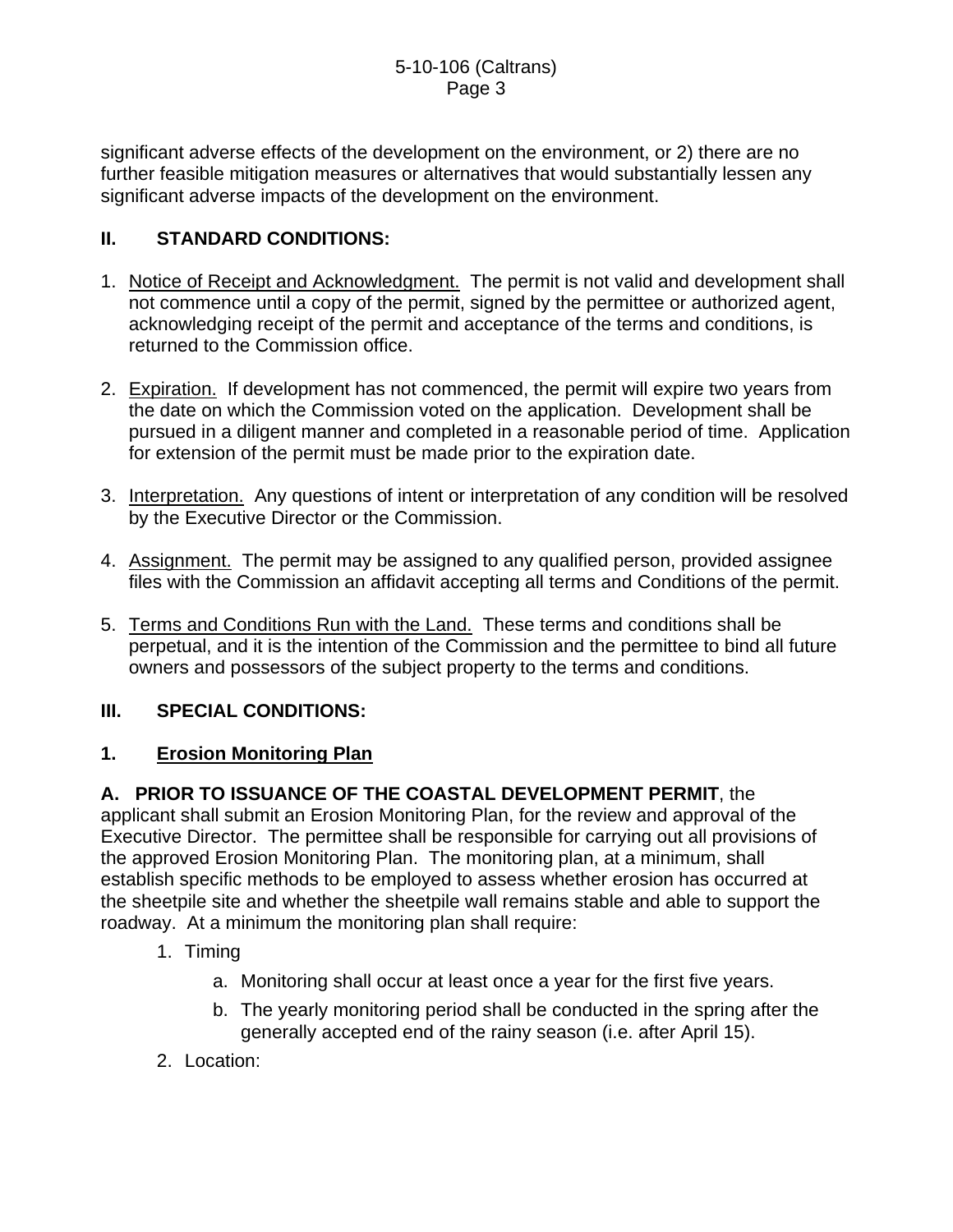- a. Monitoring shall be conducted bayward of the sheetpile wall along two to three profiles perpendicular to the wall to a depth of extreme low tide but no less than 15 feet bayward of the sheetpile, and;
- b. Monitoring shall be conducted at each end of the sheetpile wall for a distance equal to 10% of the overall length of the wall (approximately 50 feet).
- 3. Inspections:
	- a. The inspections shall evaluate the rate of erosion in the locations identified above, and shall document the presence or absence of new scour spots resulting from increased erosion due to the subject sheetpile wall.
	- b. In addition, the inspections shall examine the exposed portions of the sheetpile (to the mud line) for signs of weakness or possible failure, including, but not limited to cracking, bending, splitting, splintering, or flaking. All weak or potential failure areas should be marked on an asbuilt plan of the sheetpile wall, and photographs and text shall be provided to explain the nature and extent of each area of weakness identified.
	- c. Based on a thorough inspection, the project engineer shall draw conclusions and make recommendations regarding the continued stability of the site and surrounding area and any measures necessary to arrest and/or correct erosive forces and/or deterioration of the sheetpile wall. The project engineer's conclusions and recommendations shall be forwarded to the Executive Director of the Coastal Commission.
	- d. If increased erosion, the presence of scour spots, and/or weakness in the sheetpile are discovered, as reflected in the project engineer's report required in subsection c above, the applicant shall submit an amendment to this permit or an application for a new coastal development permit to address issues arising from the increased erosion.
- 4. Personnel:

Monitoring inspections and evaluations shall be conducted by a qualified person familiar with marine sheetpile structures and marine processes.

**B.** After each monitoring event, reports shall be prepared and conveyed to the Executive Director within 30 days of the inspection work. These reports shall provide information on and photographs from the date of the inspection, the name and qualifications of the person performing the inspection, and an overall assessment of the continued integrity of the sheetpile wall. If the inspection identifies any areas where the sheetpile wall has been damaged, the report shall identify alternatives to remedy the damage.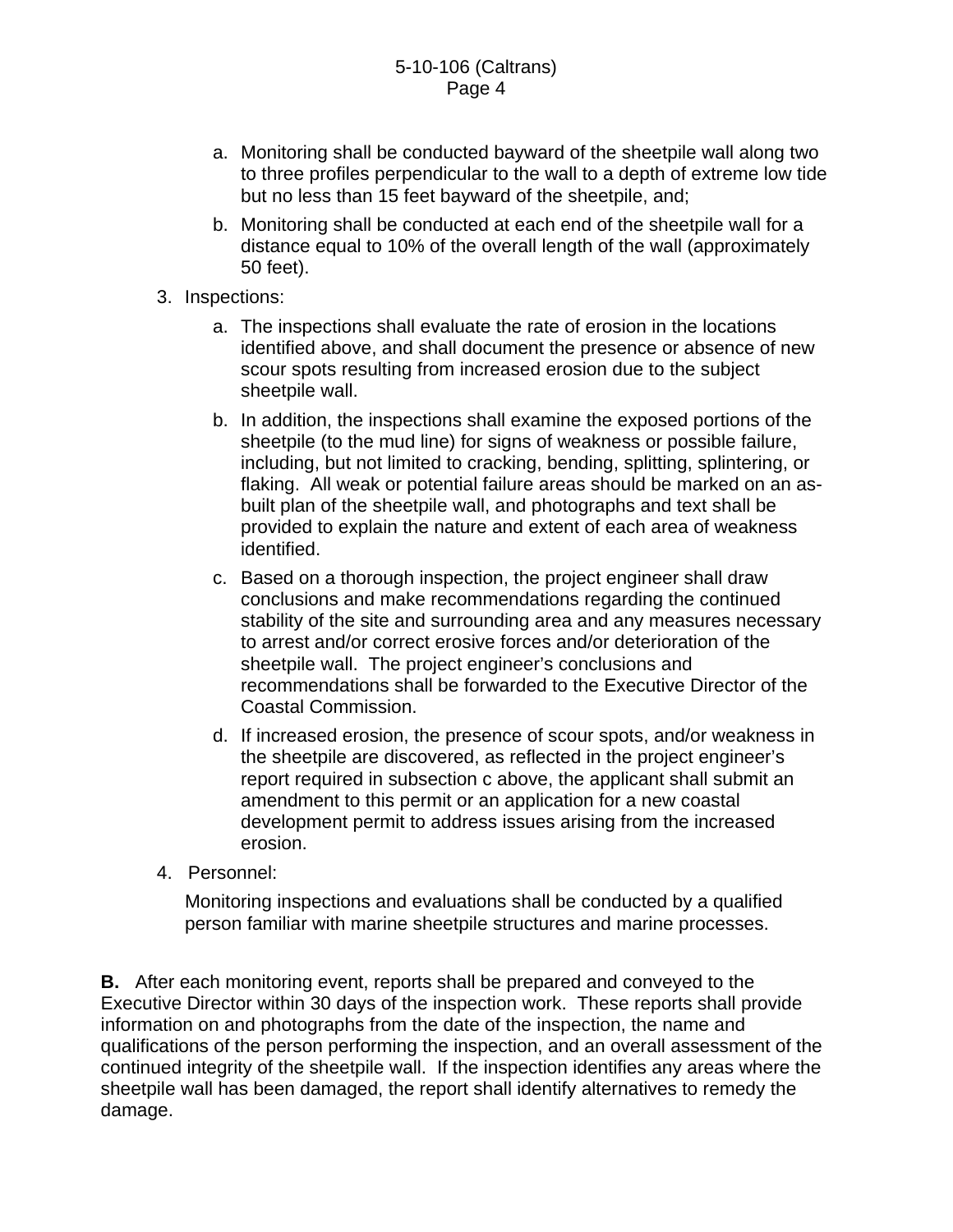**C.** In the event that any portion of the sheetpile wall is undermined or otherwise damaged, the permittees shall notify the Commission within 10 days; and in such event, within 30 days of such notification, submit to the Commission a complete application for any coastal development permit amendment, or new permit, necessary for the repair or replacement of the bulkhead reinforcement.

**D.** All work shall be carried out consistent with the approved Erosion Monitoring Plan.

## **2. Timing of Construction/Biological Monitoring**

- A. If construction (removal of "K" rail and underlying asphalt and installation of metal guard beam and pedestrian safety cable rails) occurs during bird nesting season (February 28 through August 31), preconstruction nesting bird surveys shall be conducted within 300 feet of the construction work area by a qualified biologist at least 30 days prior to start of construction. If a nest is found, no construction shall occur within 300 feet of any active nest, until the nest has been vacated, juveniles have fledged, and there is no evidence of additional nesting attempts.
- B. A qualified biological monitor shall be present on site during all grading and construction activities for the project.

## **3. Mitigation Plan**

- A. As proposed and as required by the plan, all reports prepared in conjunction with the mitigation plan titled *Habitat Mitigation and Monitoring Plan*, prepared by LSA Associates, dated April 2010 (approved pursuant to Huntington Beach local coastal development permit No. 08-026 (5-HNB-10-035)) shall be submitted for the review and approval of the Executive Director. All reports shall be conveyed to the Executive Director within 30 days of completion of the report.
- B. Any changes to the approved mitigation plan (pursuant to local coastal development permit 08-026), shall be reported to the Executive Director. No changes to the approved mitigation plan shall be allowed without the approval of the Executive Director. Where appropriate as determined by the Executive Director, changes to the mitigation plan shall require an amendment to local coastal development permit 08-026 or a new coastal development permit. Such amendment or new coastal development permit are appealable to the Coastal Commission.
- C. A minimum of 0.488 acres of mitigation area (4:1 mitigation ratio) shall be reserved as mitigation specific to the subject project and shall not be allowed to serve as mitigation for any other project.

## **4. Staging & Access**

Staging and access for the proposed construction (removal of "K" rail and underlying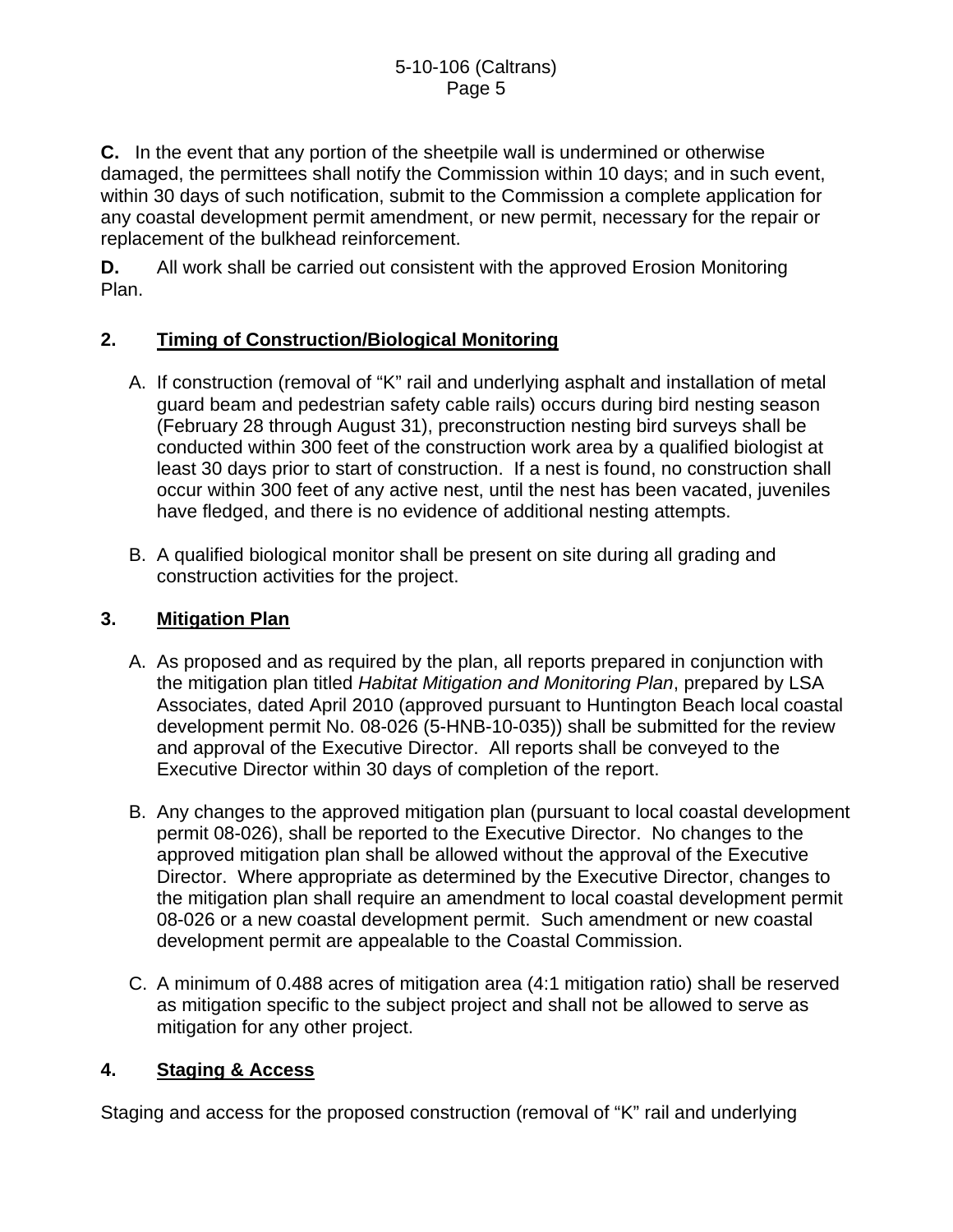asphalt and installation of metal guard beam and pedestrian safety cable rails) shall be limited to Pacific Coast Highway and shall not be taken from the bay.

#### **5. Construction Responsibilities and Debris Removal**

The permittee shall comply with the following construction related requirements:

- A. No demolition or construction materials, equipment, debris, or waste shall be placed or stored where it may enter sensitive habitat, receiving waters or a storm drain, or be subject to wave, wind, rain or tidal erosion and dispersion.
- B. Any and all debris resulting from demolition or construction activities, and any remaining construction material, shall be removed from the project site within 24 hours of completion of the project.
- C. Demolition or construction debris and sediment shall be removed from work areas each day that demolition or construction occurs to prevent the accumulation of sediment and other debris that may be discharged into coastal waters.
- D. Machinery or construction materials not essential for project improvements will not be allowed at any time in the intertidal zone.
- E. Non buoyant debris discharged into coastal waters will be recovered by divers as soon as possible after loss.
- F. All trash and debris shall be disposed in the proper trash and recycling receptacles at the end of every construction day.
- G. The applicant shall provide adequate disposal facilities for solid waste, including excess concrete, produced during demolition or construction.
- H. Debris shall be disposed of at a legal disposal site or recycled at a recycling facility. If the disposal site is located in the coastal zone, a coastal development permit or an amendment to this permit shall be required before disposal can take place unless the Executive Director determines that no amendment or new permit is legally required.
- I. All stock piles and construction materials shall be covered, enclosed on all sides, shall be located as far away as possible from drain inlets and any waterway, and shall not be stored in contact with the soil.
- J. Machinery and equipment shall be maintained and washed off-site in confined areas specifically designed to control runoff. The applicant shall dispose of thinners and solvents in a manner that is consistent with applicable local, state,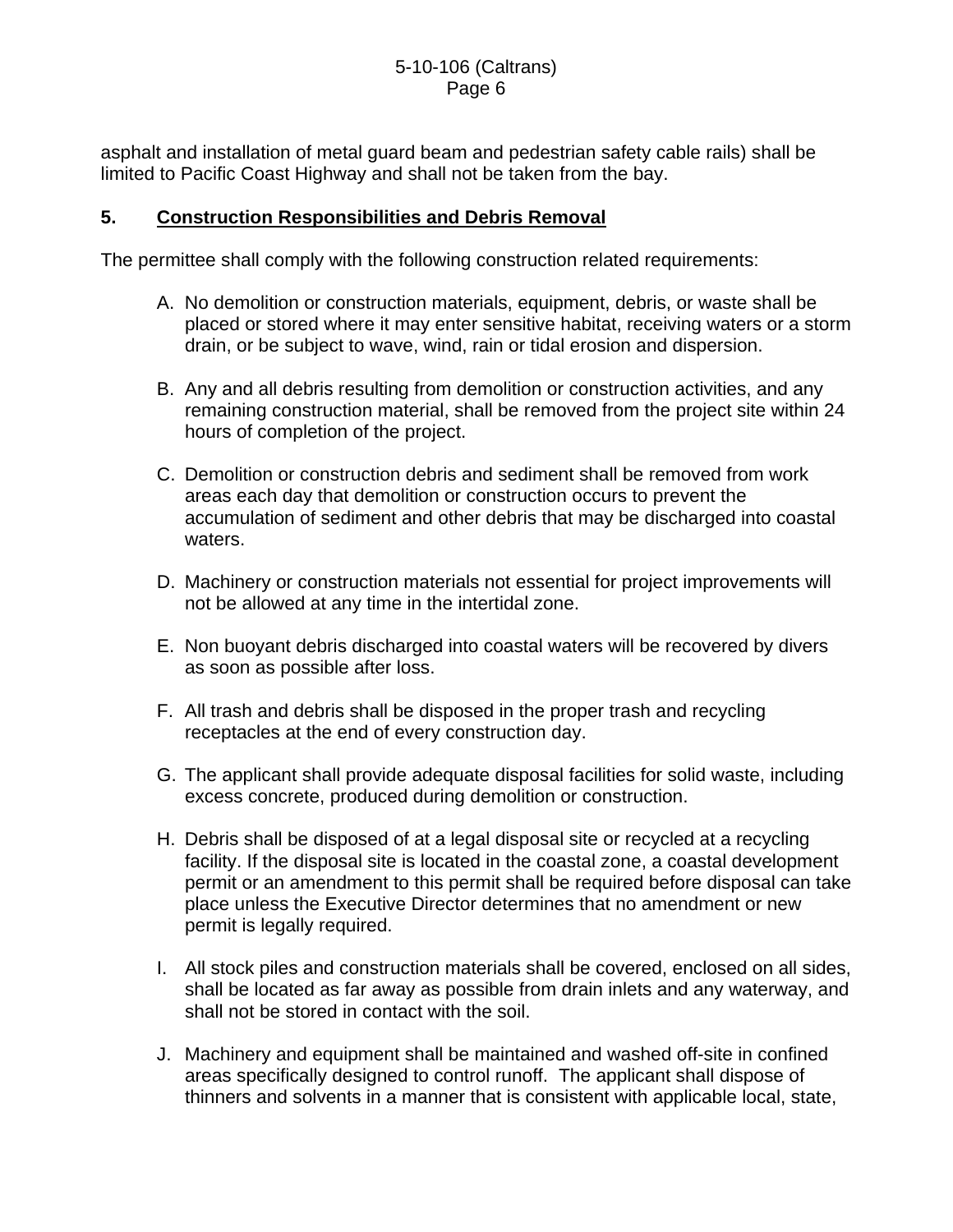and/or federal law and, under no circumstances shall they be discharged into sanitary or storm sewer systems.

- K. The discharge of any hazardous materials into any receiving waters shall be prohibited.
- L. Spill prevention and control measures shall be implemented to ensure the proper handling and storage of petroleum products and other construction materials. Fueling and vehicle maintenance shall occur off-site and in an area with appropriate berms and protection to prevent any spillage of gasoline or related petroleum products or contact with runoff. The area shall be located as far away from the receiving waters and storm drain inlets as possible.
- O. Best Management Practices (BMPs) and Good Housekeeping Practices (GHPs) designed to prevent spillage and/or runoff of demolition or construction-related materials, and to contain sediment or contaminants associated with demolition or construction activity, shall be implemented prior to the on-set of such activity.
- P. All BMPs shall be maintained in a functional condition throughout the duration of construction activity.

## **IV. FINDINGS AND DECLARATIONS**:

The Commission hereby finds and declares:

## **A. Project Description**

The applicant proposes to make permanent development approved under Emergency Coastal Development Permit Nos. 5-09-131-G and 5-09-160-G for emergency repair work to Pacific Coast Highway due to the undermining of the highway as a result of erosional forces. The project site is located on the northbound side of Pacific Coast Highway, adjacent to the Outer Bolsa Bay area of the Bolsa Chica Ecological Reserve. In the subject area, peak high tides in late June 2009 and subsequent tide/scour action caused the loss of sections of roadway pavement, removed lateral support, and undermined approximately 475 linear feet of Pacific Coast Highway in an area that is heavily used by vehicular and bicycle traffic. The loss of pavement and unstable embankment condition created unsafe conditions for users of Pacific Coast Highway. With each subsequent tidal cycle, the exposed subbase of the roadway became saturated and then drained, resulting in loss of supporting embankment. The rate of pavement and material loss due to the tidal action and longitudinal scour accelerated daily and was expected to accelerate more rapidly during the July and August 2009 peak high tides. If left untreated, use of the roadway would have been impacted. In addition, if the eroded embankment were left untreated, a 6-inch oil pipeline buried longitudinally in the roadway may eventually have become endangered, threatening rupture of the pipeline and discharge of oil into the adjacent Bolsa Chica Ecological Reserve. Thus, the emergency coastal development permits were issued, allowing repair of the lost pavement and protection of the oil pipeline.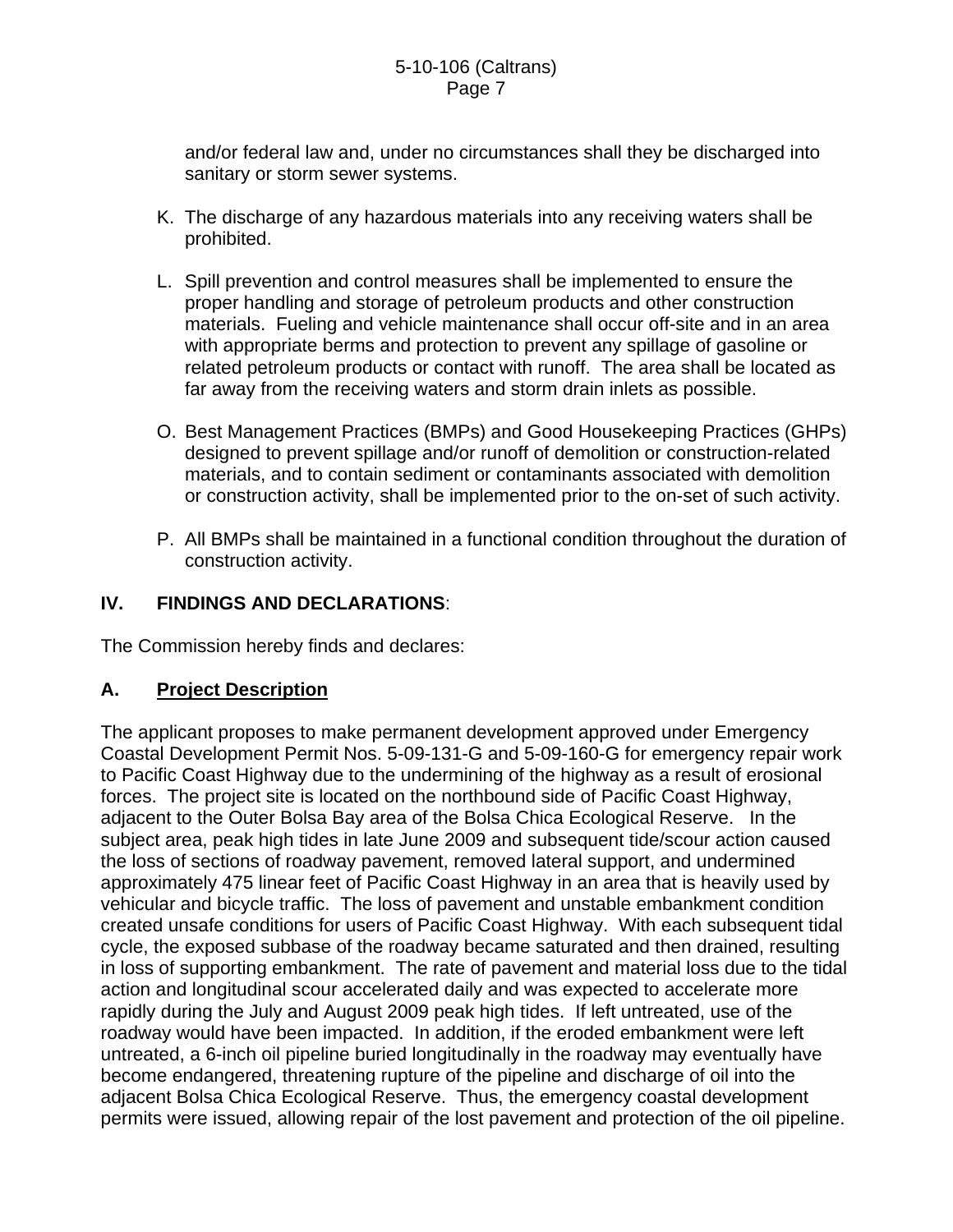Development approved under emergency coastal development permits:

 5-09-131-G: Installation of 475 linear feet of metal sheetpile (30 feet deep), parallel to and five (5) feet bayward of the edge of pavement, backfill of the area with sand between pavement and sheetpile to provide a 5 foot shoulder, and restoration of damaged pavement. All work will be conducted within the Caltrans right-of-way.

5-09-160-G: Temporary authorization for a one-year period for placement of approximately 500 linear feet of concrete barrier (a.k.a. "K-rail") at the edge of the road shoulder. The K-rail shall not exceed the height of 2 feet 8 inches above the road surface elevation and shall not exceed to 2 feet in width. All work will be conducted within the Caltrans right-of-way.

Additional work proposed that was not included under the two emergency permits includes: removal of 520 feet of temporary concrete barrier railing ("K-rail") and its underlying 479 feet of asphalt concrete strip, 3½ feet width (approval of the K-rail was temporary, so the request to remove it is consistent with approval of the emergency permit); installation of approximately 538 linear feet of metal beam guard rail (2.4 feet high) at the edge of the existing paved shoulder, 4 feet road-ward of the sheet pile wall; and, installation of approximately 495 linear feet (3 feet high) of pedestrian safety cable rails along the edge of the sheet pile wall.

Approval of the two emergency permits was subject to special conditions:

5-09-131-G special conditions required implementation of construction responsibilities and debris removal; reserved the ability to implement, through the regular cdp process other hazard avoidance and/or protective response options; limitation of sheetpile installation to no more than 5 feet bayward of the existing pavement prior to collapse and no more than 475 feet long, sheet pile top elevation to no higher than the elevation of the adjacent pavement; oil spill contingency measures in place during construction; documentation of pre-project biological conditions and documentation of post-project biological conditions with analysis to identify impacts to biological resources; avoidance to maximum extent feasible of significant adverse impacts to biological resources; minimization of impacts to public access on Pacific Coast Highway; compliance with erosion control plan, liquid waste management plan, spill prevention and control measures plan, and contaminated soil management measures; erosion monitoring; submittal of a follow-up cdp which shall at a minimum address the erosional effects of the sheetpile on adjacent areas of unprotected embankment and in front of the sheetpile, including an hydraulic analysis.

5-09-160-G special conditions required that the applicant remove the temporary "K-rail" by August 26, 2010 (unless additional time is needed to obtain a follow-up coastal development permit for a permanent barrier); implementation of construction responsibilities and debris removal; limited the K-rail to no more than approximately 500 feet in length and no higher than 2 feet 8 inches above the road surface elevation, minimization of public access impacts on Pacific Coast Highway; requirement for a follow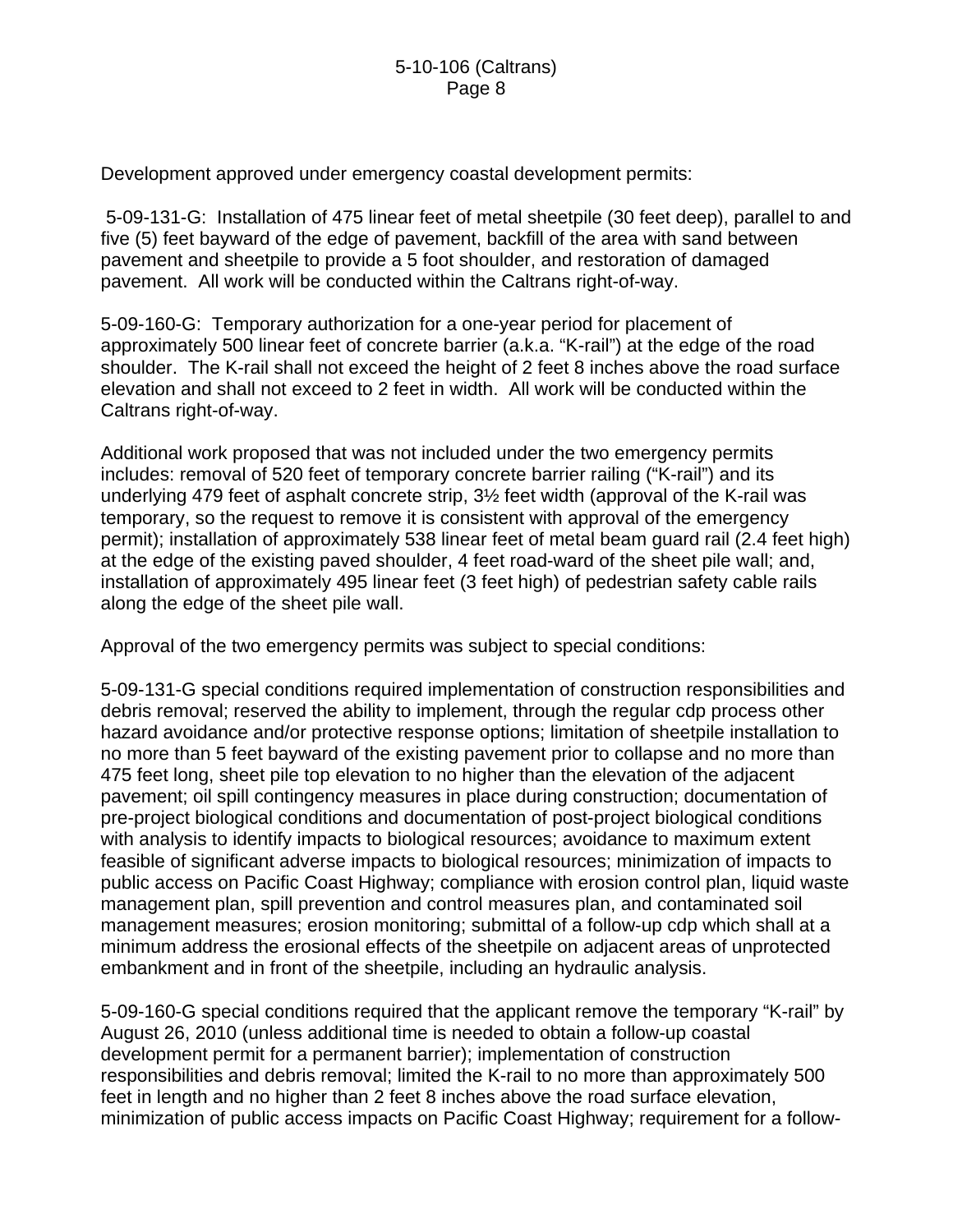up coastal development permit which was allowed to be a single consolidated follow up for both 5-09-131-G and 5-09-160-G.

#### **B. Hazard**

Section 30235 of the Coastal Act states:

*Revetments, breakwaters, groins, harbor channels, seawalls, cliff retaining walls, and other such construction that alters natural shoreline processes shall be permitted when required to serve coastal-dependent uses or to protect existing structures or public beaches in danger from erosion, and when designed to eliminate or mitigate adverse impacts on local shoreline sand supply. Existing marine structures causing water stagnation contributing to pollution problems and fish kills should be phased out or upgraded where feasible.* 

Section 30253 of the Coastal Act states, in pertinent part, that new development shall:

*(1) Minimize risks to life and property in areas of high geologic, flood, and fire hazard.* 

*(2) Assure stability and structural integrity, and neither create nor contribute significantly to erosion, geologic instability, or destruction of the site or surrounding area or in any way require the construction of protective devices that would substantially alter natural landforms along bluffs and cliffs.*

Oftentimes armoring one area to prevent erosion results in transfer of the erosive force elsewhere, frequently to areas adjacent to the armored area. In this case, armoring (in the form of placement of the sheetpile wall) was necessary to protect the existing public access roadway as well as to prevent collapse into the immediately adjacent ecological reserve. However, the new sheetpile wall creates a perturbation to the system, which may have impacts to the areas immediately surrounding the sheetpile emplacement (at each end and bayward).

The proposed development involves structural reinforcement to protect an existing public roadway. As described previously, erosion at the subject site undermined the roadway, threatening continued public use of the road as well as an oil pipeline buried within the road. If protective measures were not implemented, further damage to the roadway and, eventually to the pipeline could have resulted, leading to failure and collapse of the roadway into the ecological reserve and potentially, rupture of the pipeline. The proposed development is designed to protect the roadway and thus, also the pipeline, and allow continued use of the roadway for public use and public access as well as to prevent damage within the ecological reserve.

Section 30253 of the Coastal Act requires that new development shall not require construction of protective devices that would substantially alter natural landforms along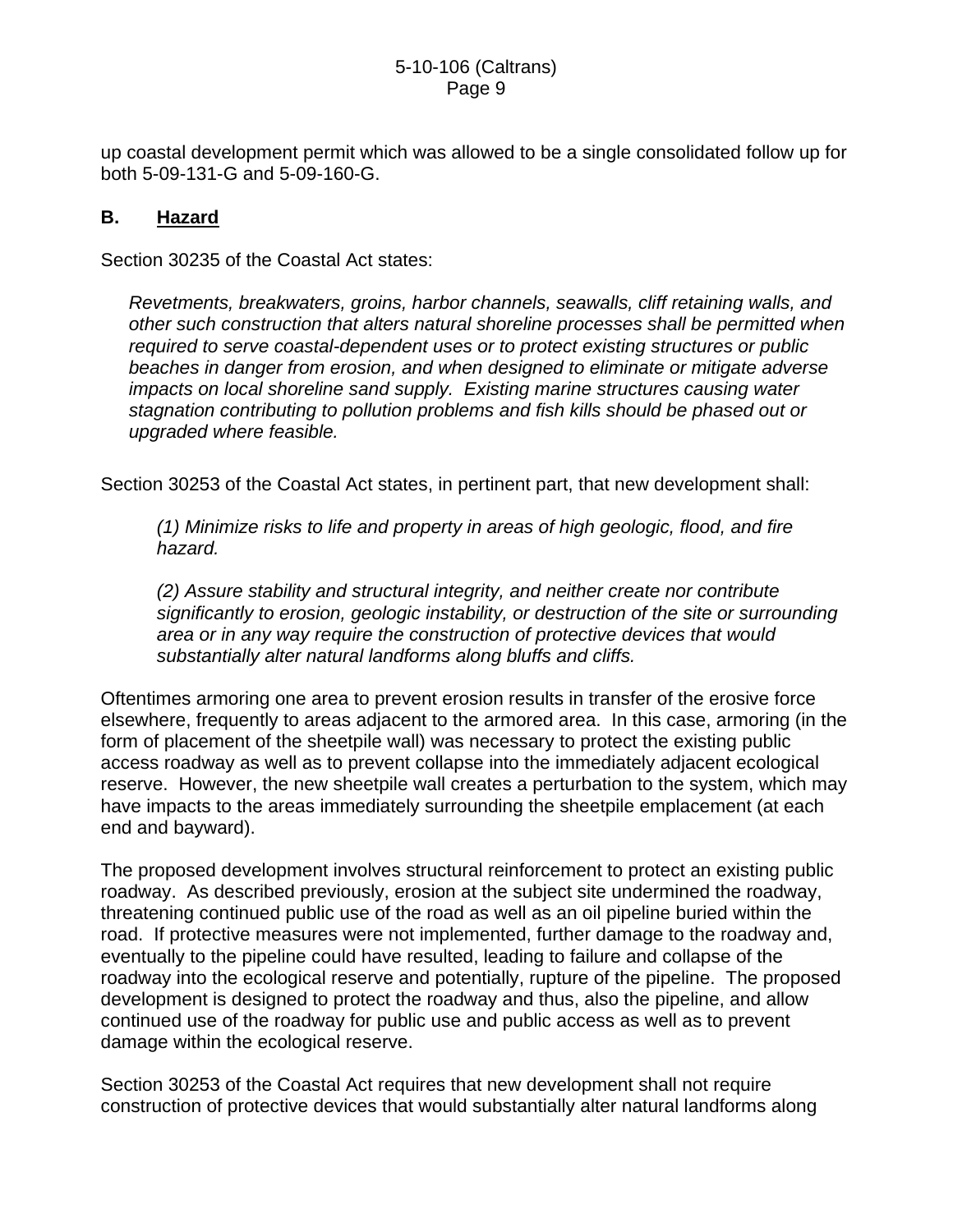bluffs and cliffs. The Coastal Act limits construction of these protective devices because they have a variety of negative impacts on coastal resources including adverse affects on sand supply, public access, coastal views, natural landforms, and overall shoreline beach dynamics on and off site, ultimately resulting in the loss of beach. However, under Coastal Act Section 30235, a shoreline protective structure must be approved if: (1) there is an existing principal structure in imminent danger from erosion; (2) shoreline altering construction is required to protect the existing threatened structure; and (3) the required protection is designed to eliminate or mitigate the adverse impacts on shoreline sand supply.

In this case, the shoreline protection (sheetpile wall) is necessary both to protect an existing structure (the public road), as well as to prevent damage to the ecological reserve. The sheetpile wall was proposed as the minimum development necessary to accomplish these goals. By using sheetpile, rather than rock rip rap, buttress fill, concrete retaining wall or other typical methods used for bank/slope stabilization, the footprint of the project and thus the project's wetland impact is minimized, while still achieving the necessary protection.

Section 30253 of the Coastal Act also requires that hazards be minimized. The proposed sheetpile wall protection is necessary to minimize the hazard of roadway failure. Without placement of the sheetpile wall the roadway would continue to be undermined and roadway collapse into the ecological reserve would continue. Such a scenario would not be consistent with Section 30253's requirement to minimize hazards. It is important to assure that the site remains stable and that the erosion problem is not simply redirected elsewhere, or if the erosive force is directed elsewhere, to address any related issues as quickly as possible and before the roadway or ecological reserve are threatened, the site vicinity must be monitored for erosional impacts.

A special condition of the emergency coastal development permit issued for placement of the sheetpile wall required monitoring for erosion at the site vicinity. So far the monitoring has not found increased erosion at either end of or bayward of the sheetpile wall (letter report prepared by RBF Consulting, dated 11/15/11 and Revised Final Biological Construction Monitoring and Impact Assessment Report for the Bolsa Chica Roadway Embankment Reconstruction Project, prepared by LSA, dated 4/1/10). However, if the erosive force that caused the road embankment failure has been redirected in a manner that causes further erosion, it is possible the roadway and/or ecological reserve could be in jeopardy. In order to avoid further roadway collapse into the wetlands, an on-going understanding of the effects of the sheetpile on the surrounding area is necessary. To identify any erosional issues that may arise, the applicant has proposed erosion monitoring at the site every three months for the next twelve months (Caltrans letter dated 6/22/11).

However, on-going, future monitoring is necessary to minimize hazards by identifying any erosional issues at the site associated with the sheetpile wall as soon as possible. In addition to minimizing hazards, by identifying problems due to erosion sooner, a wider range of potential solutions may be considered. A wider range of potential solutions allows for broader consideration of alternatives leading to consideration of alternatives that are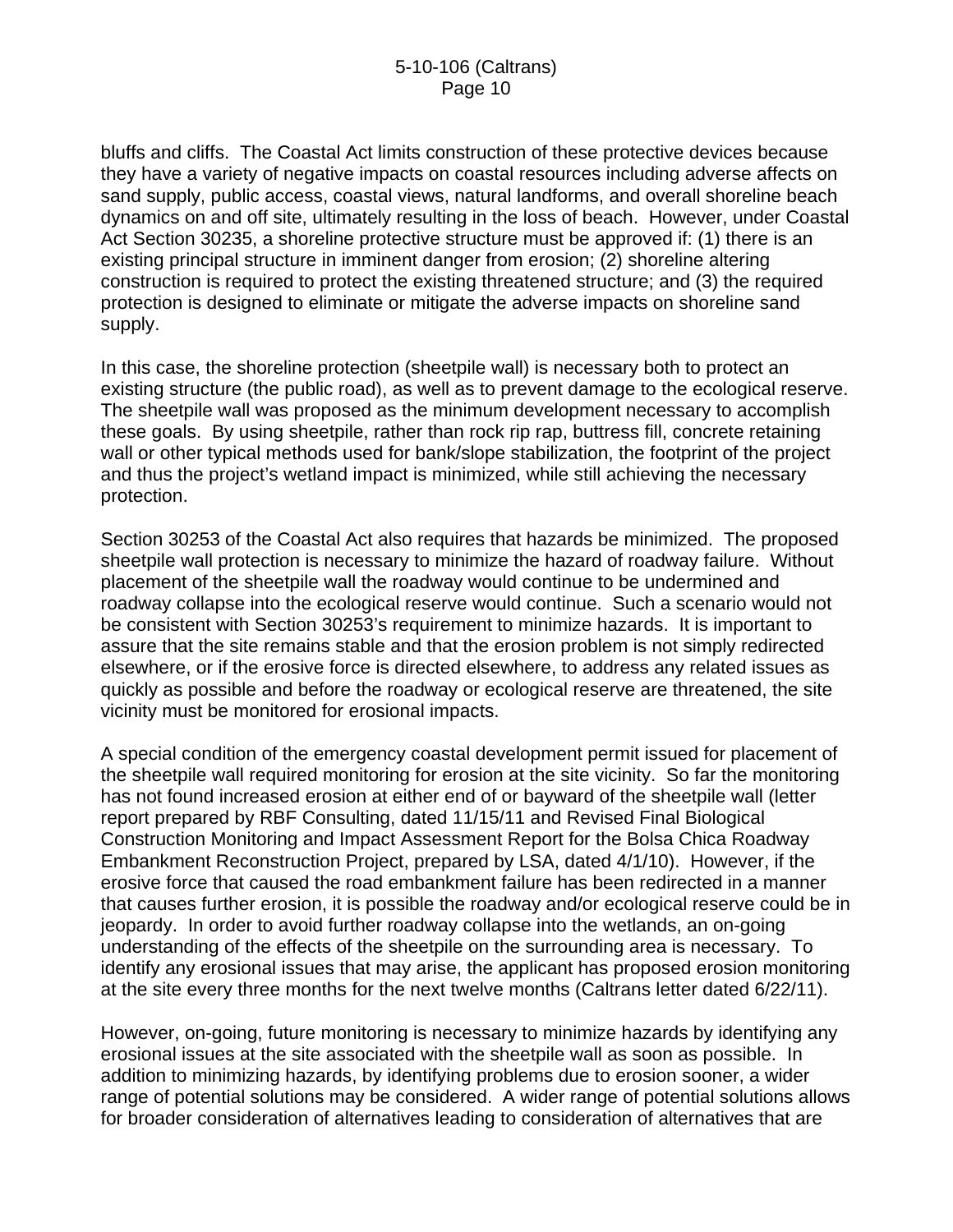the least environmentally damaging to the Bolsa Chica Ecological Reserve and prevention of possible impacts to the public roadway.

Generally, for impacts to shoreline processes due to armoring (i.e. sheetpile placement), monitoring for a linear distance at either end of the sheetpile equal to 10% of the length of the wall has been considered acceptable. In this case, as the sheetpile wall is 475 feet in length, the area to be monitored at both ends would be equal to approximately 50 feet  $(475/10 = 47.5)$ . In addition, erosion bayward of the sheetpile wall would need to be monitored in order to identify issues that could lead to undermining or other impacts to the wall and surrounding vicinity. To provide an effective understanding of the condition of possible erosion, monitoring should be conducted in the area bayward of the sheetpile wall along two to three profiles perpendicular to the wall to a depth of extreme low tide but no less than 15 feet bayward of the sheetpile wall. Such monitoring is necessary to minimize hazards due to erosion at the site vicinity.

Thus a special condition is imposed which requires the applicant to submit an Erosion Monitoring Plan, reflecting the standards described above, and to carry out the approved plan once a year for the first five years after placement of the wall. As conditioned, adverse erosional effects resulting from placement of the sheetpile wall will be identified sooner and measures necessary to address the issues identified can be implemented as appropriate in a timely manner to minimize hazard to the public roadway as well as to protect the sensitive resources of the ecological reserve. Therefore, the Commission finds that only as conditioned can the proposed project be found to be consistent with Section 30253 of the Coastal Act.

#### **D. Wetlands**

Section 30233 of the Coastal Act states, in pertinent part:

- *(a) The diking, filling or dredging of open coastal waters, wetlands, estuaries, and lakes shall be permitted in accordance with other applicable provisions of this division, where there is no feasible less environmentally damaging alternative, and where feasible mitigation measures have been provided to minimize adverse environmental effects, and shall be limited to the following:*
- *… (4) Incidental public service purposes …*
- *…*
- *(b) Dredging and spoils disposal shall be planned and carried out to avoid significant disruption to marine and wildlife habitats and water circulation. Dredge spoils suitable for beach replenishment should be transported for such purposes to appropriate beaches or into suitable long shore current systems.*
- *(c) In addition to the other provisions of this section, diking, filling, or dredging in existing estuaries and wetlands shall maintain or enhance the functional capacity of the wetland or estuary. …*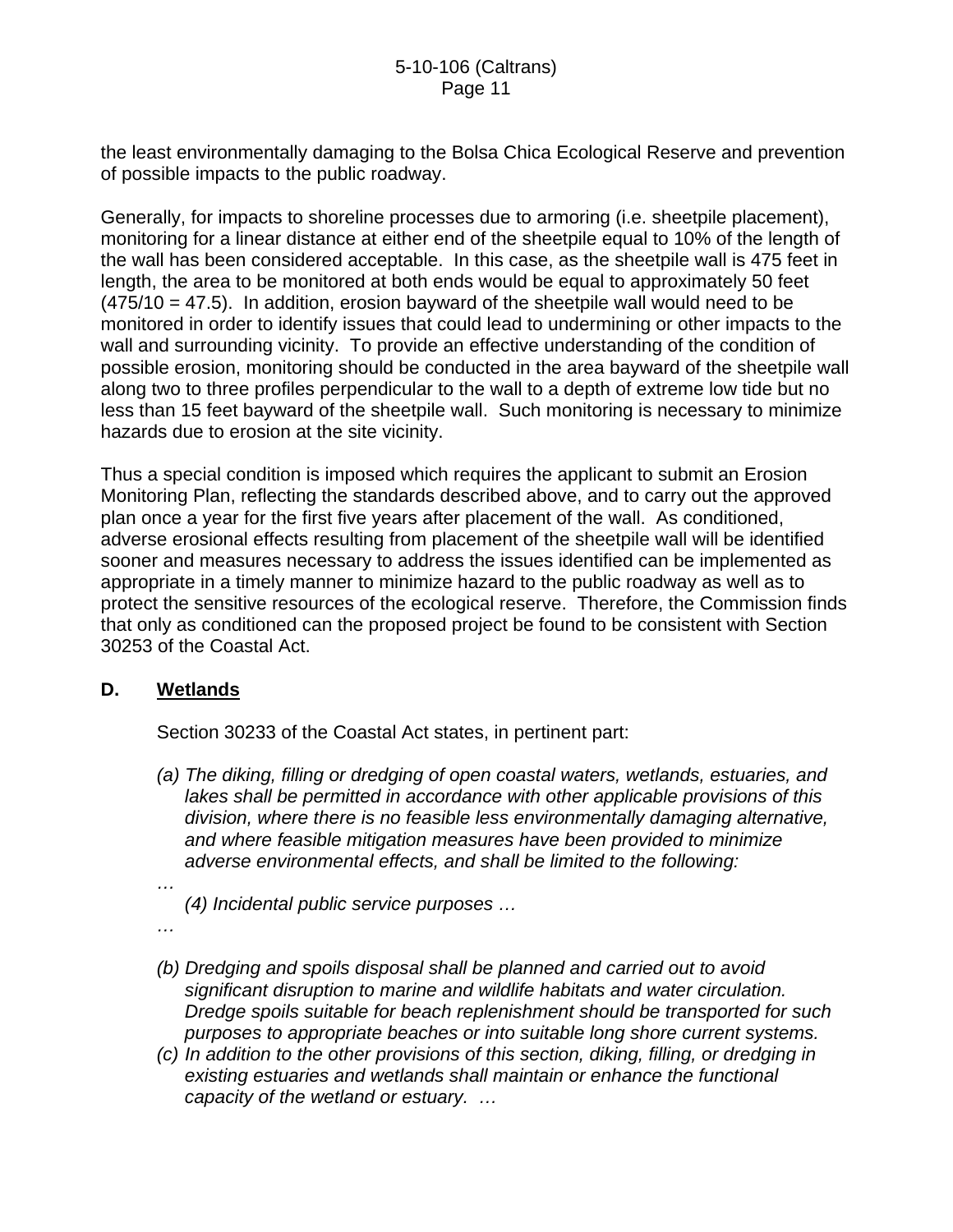In conjunction with the emergency and proposed project, a Natural Environment Study (NES) was prepared by Caltrans, dated August 2009, with two addendums to the NES prepared by LSA Associates, dated 3/3/10 and 6/10/10. In addition, in compliance with the requirements of the emergency coastal development permits, a Revised Final Biological Construction Monitoring and Impact Assessment Report was prepared by LSA Associates, dated 4/1/10. Also, a Habitat Mitigation and Monitoring Plan was prepared by LSA Associates, dated April 2010.

The NES identified the extent of biological resources within a 33.3 acre area surrounding and including the project site (referred to in the NES as the biological study area [BSA]). The BSA included the 1 mile corridor and a 50 foot buffer extending into the Bolsa Chica Ecological Reserve and Bolsa Chica State Beach. The NES included a Jurisdictional Delineation documenting existing conditions prior to project implementation. The NES jurisdictional wetland delineation determined that the entire 33.3 acre study area included up to 3.55 acres of jurisdictional wetland. Of this area, the NES addenda found that a total of 0.096 acre of wetland area would be permanently impacted by the proposed project, and 0.004 acre of wetland would be temporarily impacted. However, the post construction survey, as reflected in the Habitat Mitigation and Monitoring Plan, prepared for the proposed project by LSA Associates and dated April 2010, determined that permanent impacts to wetland area from the project is 0.115 acre, permanent impacts to deepwater aquatic habitat is 0.002 acre, and temporary impacts to wetland area is 0.005 acre. Thus, the total area of impacts due to the subject project to wetland and open water, temporary and permanent, totals 0.122 acre. These impacts account for all project impacts including those due to placement of the sheetpile and/or backfill between the sheet pile and the roadway and anticipated impacts due to the proposed removal of the "K-rail", construction of the metal beam guard rail, and construction of the pedestrian cable railing. Thus, the proposed project includes fill of wetlands, and must be evaluated under Section 30233 of the Coastal Act.

#### 1) Allowable Use

The proposed project is necessary to protect an existing roadway. The proposed development restores pre-existing roadway capacity and does not result in any increase to the service capacity of the roadway. The roadway is heavily used by the general public. Without the proposed development (including the work conducted under the emergency permits), the roadway would continue to collapse into the adjacent Bolsa Chica wetlands. The proposed repair work represents a use that is incidental to the existing roadway. The roadway provides a public service in that it allows the general public to continue to travel along its route. This particular roadway is also heavily used by the general public for public access to the adjacent public beach at Bolsa Chica State Beach as well as other beaches and recreational amenities in the vicinity. It also provides access to the public trails of the Bolsa Chica Ecological Reserve and surrounding public trails. Thus, the proposed development is both incidental (to the existing public road, Pacific Coast Highway) and serves a public service purpose (continued public vehicular and bicycle transportation). Thus, as an incidental public service use the project constitutes an allowable use under Coastal Act Section 30233. Therefore, the proposed development is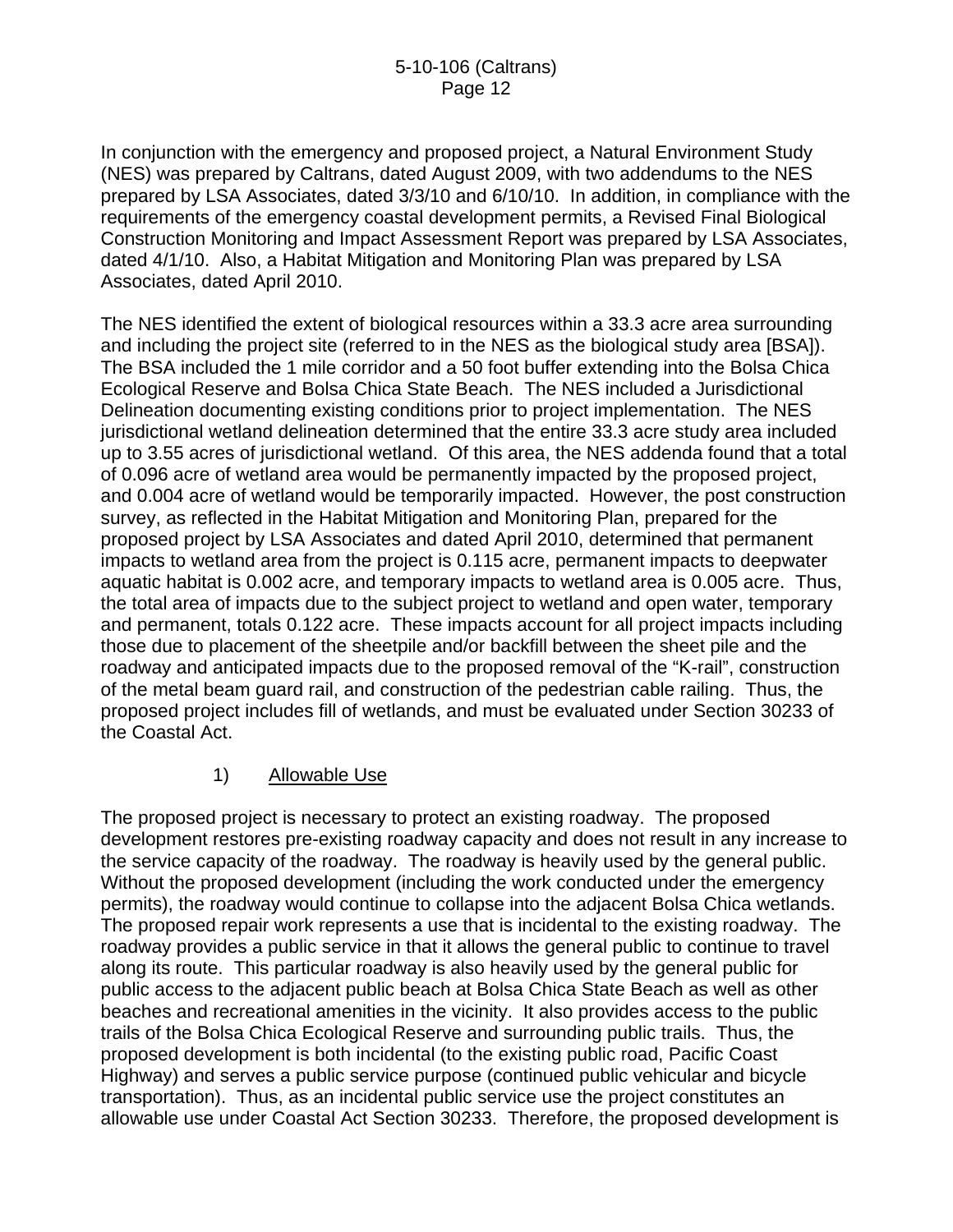consistent with Section 30233 of the Coastal Act with regard to uses allowed within wetlands.

## 2) Alternatives

The proposed project involves making permanent the installation of 475 linear feet of sheetpile, 30 feet deep, no more than 5 feet bayward of the pavement (or pre-existing pavement in areas of pavement collapse), and top elevation to no higher than the elevation of the adjacent pavement. By using sheetpile, rather than rock rip rap, buttress fill, concrete retaining wall or other typical methods used for bank/slope stabilization, the footprint of the project and thus the project's wetland impact is minimized. It is the applicant's intent that while providing the necessary embankment support, the least amount of wetland fill occur. As a result, the sheetpile stabilization was proposed under the emergency coastal development permit due to its narrower footprint compared to other possible embankment stabilization methods. In addition, the proposed backfill between the sheetpile and the roadway will restore the former roadway area. No expanded roadway would result. The project footprint represents the least area of impact that would still accomplish the goal of stabilizing the roadway embankment. The proposed alternative (retaining the sheetpile and backfill constructed under the emergency permit) represents the least environmentally damaging, feasible alternative and thus the preferred alternative.

As described above, the proposed project alternative represents the least environmentally damaging feasible alternative capable of achieving the necessary roadway protection goals. Therefore, the Commission finds the proposed alternative meets the requirements of Section 30233 that the least environmentally damaging feasible alternative be employed.

## 3) Mitigation

Section 30233 of the Coastal Act requires that projects resulting in impacts to wetlands include feasible mitigation measures to minimize adverse environmental effects. According to the Habitat Mitigation and Monitoring Plan, prepared by LSA, and dated April 2010 the permanent impacts to wetland area from the project is 0.115 acre, permanent impacts to deepwater aquatic habitat is 0.002 acre, and temporary impacts to wetland area is 0.005 acre. Thus, the total area of impact due to the subject project to wetland and open water, temporary and permanent, totals 0.122 acre.

Typically, the Commission has found that mitigation for wetland impacts should occur at ratios of either 4:1 or 3:1 (mitigation to impact) depending upon project specifics. In addition, the Commission typically requires that mitigation be as near as possible to the area of impact and that the mitigation habitat be the same type of habitat. The applicant is proposing to mitigate the project's impacts by restoring 1.06 acres to salt marsh habitat as described below. Based on total area of impact of 0.122 acre, applying a 4:1 mitigation ratio would generate a need for 0.488 acre of mitigation area. The applicant has requested that the additional mitigation area (0.572 acre) be reserved for future mitigation needs. Thus, although 1.06 acre of salt marsh habitat will be restored under the proposed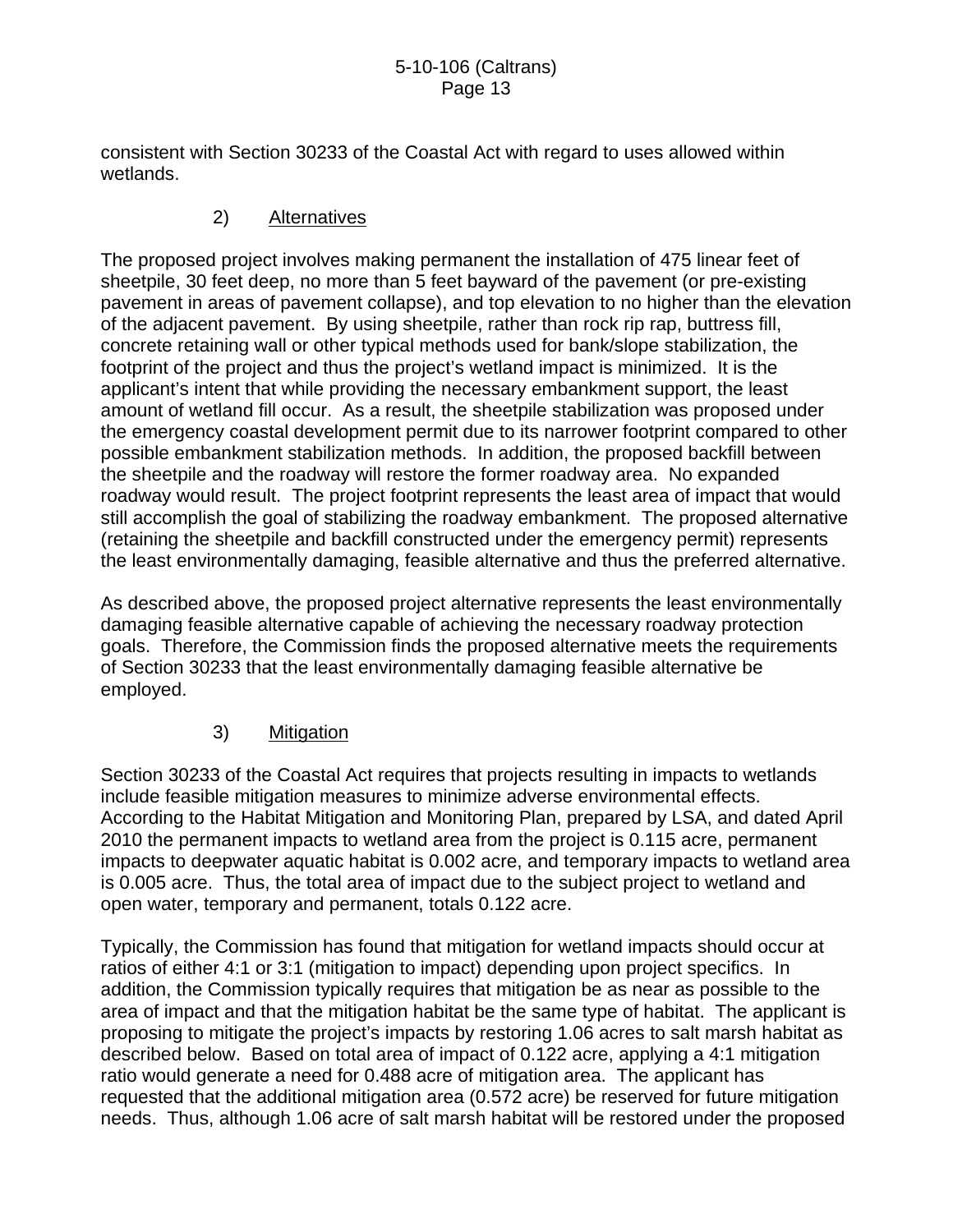mitigation plan, 0.488 is specifically identified to offset the impacts due to the subject project.

The applicant is proposing to mitigate the proposed project's wetland impacts at a Caltrans-owned parcel located at the southeast corner of the intersection of Beach Boulevard and Pacific Coast Highway in the City of Huntington Beach. The mitigation site is approximately 3 ½ miles southeast of the project site. The mitigation site is further from the area of impact than the distance usually preferred by the Commission. However, a mitigation area in closer proximity to the area of impact was not possible due to the limited amount of roadway shoulder available and lack of on-site and near-site planting opportunities. In addition, the mitigation location is considered valuable due to its location adjacent to the Beach/Newland Marsh wetland restoration area recently undertaken.

The mitigation site is located within the LCP jurisdiction of the City of Huntington Beach, and received approval of local coastal development permit 08-026 on April 30, 2010. The mitigation project was begun in February 2011 with the removal of nonnative plants. Planting of native plants is expected to have occurred in mid December of 2011. The mitigation plan is described in greater detail below.

The restoration project includes removal of invasive nonnative vegetation, primarily giant reed (Arundo donax) but also including castor bean (Ricinus communis), and Brasilian pepper (Schinus terebinthifolius), and the installation of a native plant palette once the invasive, nonnative plants are removed. The removal of invasive nonnative species and restoration of native salt marsh habitat is intended to contribute to the overall effort of improving the Beach/Newland Marsh wetland. Removal of invasive nonnative species and restoration of native habitat is intended to recreate historical wetlands vegetation, thus reestablishing wildlife habitat and water quality functions.

The mitigation site location was selected through consultation with resource agencies and landowners, and based on hydrology, soil type, existing vegetation, quality of adjacent habitat, and land ownership. The removal of giant reed and other invasive species from the mitigation site and restoration of the site to native salt marsh vegetation, in addition to improving the habitat at the mitigation site itself, is also intended to protect the larger native salt marsh habitat adjacent to the mitigation site from invasion by giant reed and subsequent degradation of that restored habitat. The topography and elevation of the proposed mitigation site is higher than the adjacent native salt marsh habitat. Removal of the giant reed and its rhizomous roots is expected to lower the elevation of the mitigation site slightly, which would serve to move the ground level closer to the water table.

More specifically, the mitigation project includes: removal of all nonnative invasive species; fine grading and soil decompaction, if necessary; installation of temporary irrigation and erosion control measures, if necessary; initiation of grow/kill cycles following initial removal of invasive nonnative species and prior to installation of native saltmarsh plant palette; container plant installation of native plants; and, lastly, hydroseed application of native plant seed bank. If installed, the temporary irrigation system will be removed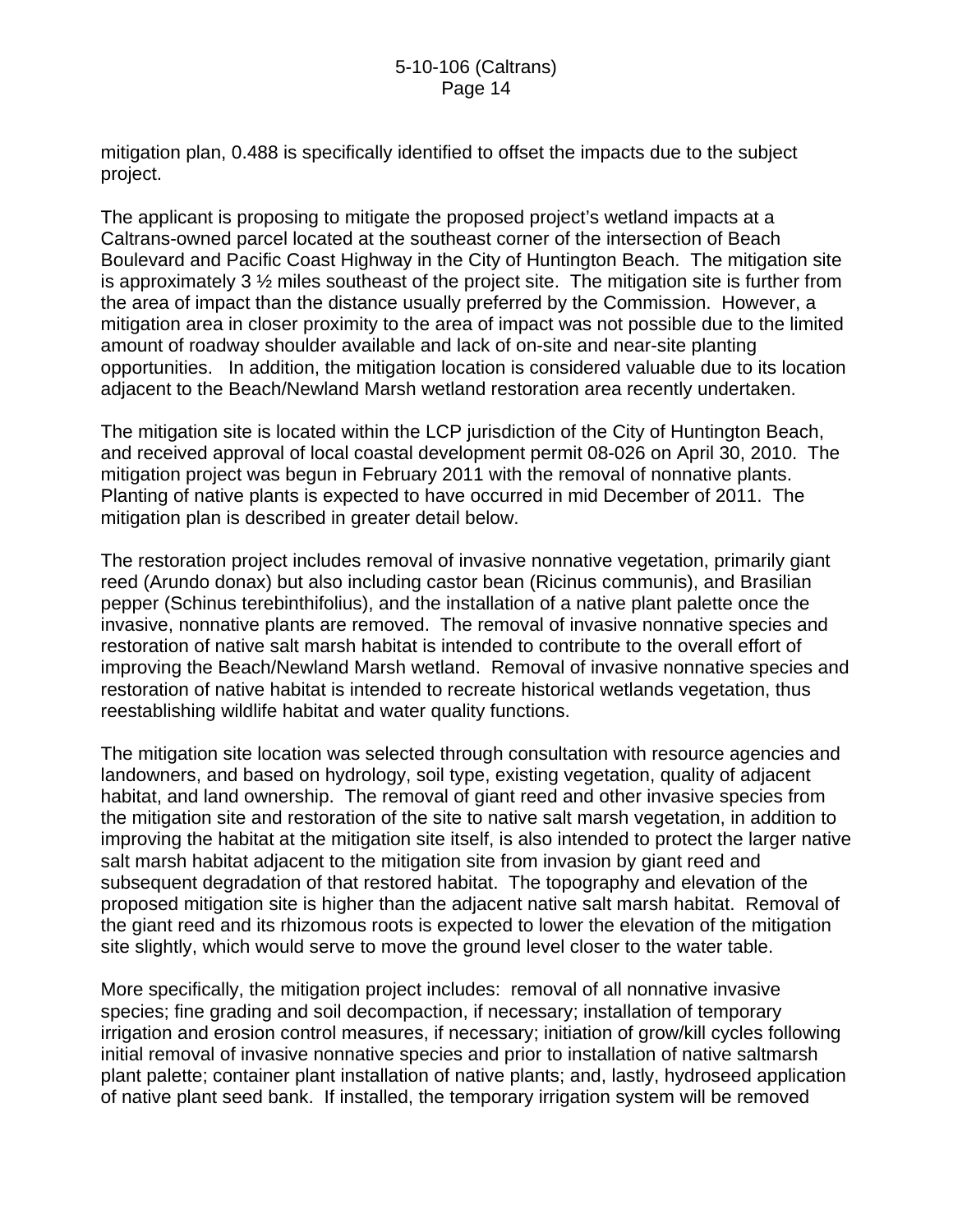once performance standards have been achieved or at the discretion of the monitoring biologist.

No erosion control measures are anticipated to be necessary for the proposed mitigation project. However, in the eventuality that erosion control measures are deemed necessary by the monitoring biologist, they are proposed to be consistent with the following: 1) in the case of heavy rainfall conditions, nonvegetative erosion control measures (e.g. sandbags, rice straw wattles) may be installed. All rice straw wattles used at the mitigation site are to be manufactured from straw that is wrapped in biodegradable, natural fiber netting a minimum of 8 inches in diameter. Erosion control measures, if necessary, would be installed prior to installation of the planned native plant community.

If an irrigation system is deemed necessary by the monitoring biologist, depending on current and anticipated hydrology, it will be installed as necessary to: 1) expedite the growth of nonnative vegetation during the grow/kill cycles, 2) prevent plant loss during periods of dry conditions, and/or, 3) help establish the newly installed native vegetation community. The irrigation system, if installed, will be removed once performance standards have been achieved or at the discretion of the monitoring biologist.

The goal of the habitat mitigation project is to remove all invasive nonnative species and restore healthy and functional salt marsh habitat. The native habitat performance standards include at least 80 percent relative coverage by native salt marsh plant components that are similar in composition to those of the adjacent high-quality salt marsh habitat; and evidence that the site is sustainable including showing signs of regeneration (progeny and new growth), healthy plants, a low mortality rate, and resistance to weeds (less than 10 percent nonnative weed cover, less than 5 percent cover by nonnative herbaceous invasive weed, absence of nonnative perennial invasive weeds, and minimal weed maintenance during the previous spring season). The site will not be deemed to have met performance standards until it has gone without irrigation for a period of 2 years; or the restoration/mitigation project may be deemed successful if there is agreement between the monitoring biologist and biologists from the California Department of Fish and Game (CDFG), the California Coastal Commission (CCC), and the Army Corps of Engineers (Corps) that the salt marsh restoration area has developed into healthy, functional habitat. The applicant's goal is to have met all of the above performance standards within 5 years. However, if the performance standards are not met within 5 years, continued maintenance and monitoring will be required.

The mitigation site is located within the certified LCP area of the City of Huntington Beach. Thus a coastal development permit to implement the mitigation plan was processed through the City of Huntington Beach. In order to assure that the implementation is carried out as proposed, as necessary to assure that impacts due to the roadway embankment repair project are in fact mitigated as required under Section 30233 of the Coastal Act, a special condition is imposed which requires that all reports prepared in conjunction with the mitigation project be submitted for the review and approval of the Executive Director. This requirement is also already included in the Habitat Mitigation and Monitoring Plan. If future changes to the mitigation plan should be proposed, however, those changes would also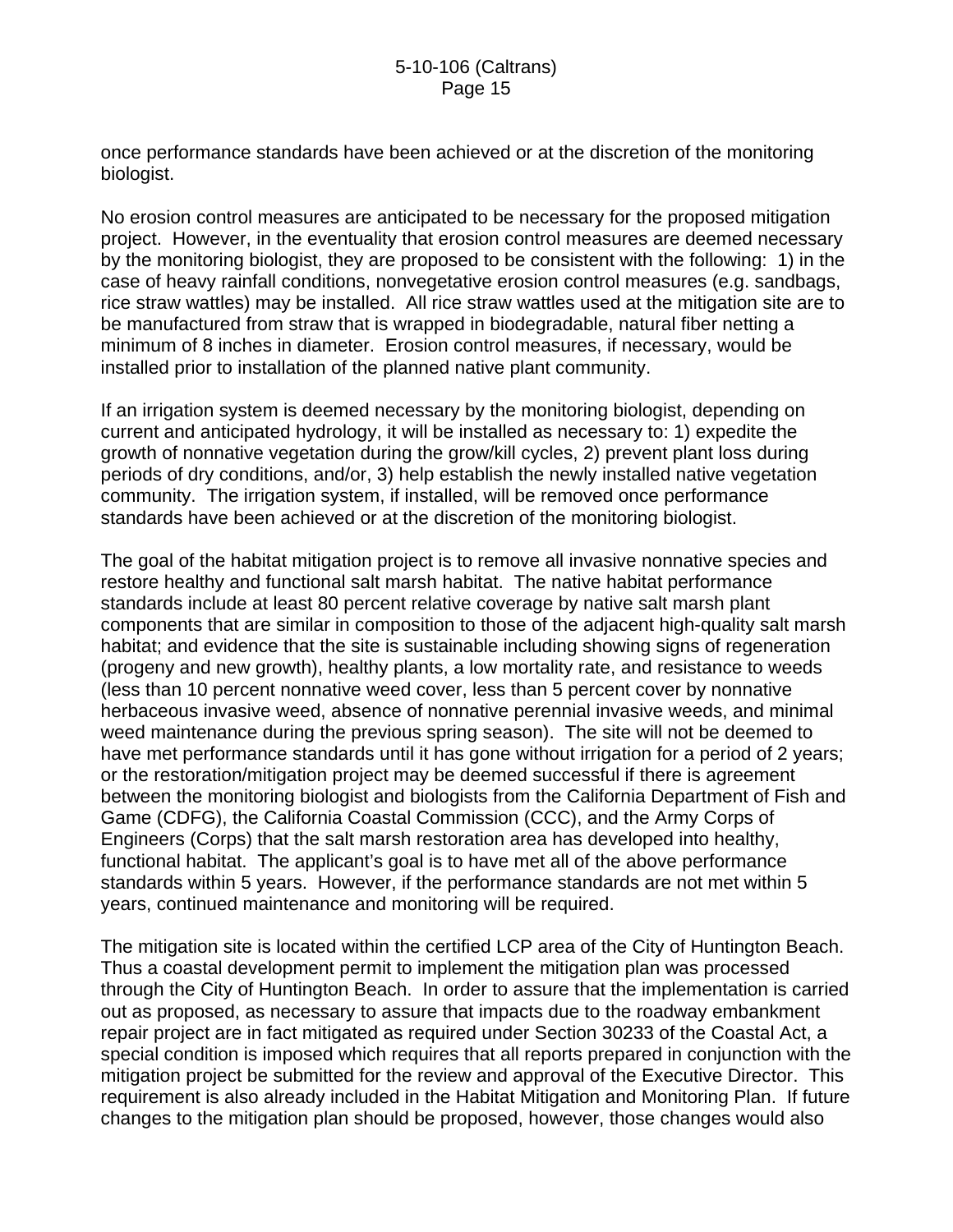need to be reviewed to determine whether the plan still adequately mitigates the impacts of the subject project. Thus, a special condition is imposed which requires that any future changes to the mitigation plan be subject to review and approval of the Executive Director and may require an amendment to the local coastal development permit approved for the mitigation project, or a new coastal development permit. The special condition also makes clear that such actions (amending the local coastal permit and/or a new coastal permit) are appealable to the Coastal Commission.

The applicant has indicated that the mitigation in excess of the area typically required 4:1 area ratio (mitigation:impact) will be reserved to serve future mitigation needs, it is important to assure that the minimum typically required mitigation area is reserved solely to offset impacts resulting from the roadway repair project. It must be clear that, at a minimum, the typically required 0.488 acres is reserved solely to offset impacts from the subject project. Therefore, a special condition is imposed which requires that at least 0.488 acres of the mitigation area be so reserved.

Therefore, as conditioned, the Commission finds the proposed mitigation meets the requirements of Section 30233 that the adequate mitigation be provided.

4) Conclusion

The proposed project serves the public service purpose of allowing continuation of existing public vehicular and bicycle use of Pacific Coast Highway at the subject site. In addition, the proposed repairs are incidental to the existing public roadway use. Therefore, the proposed development meets the requirement of Section 30233(a) of the Coastal Act that it be one of the specifically enumerated allowable uses. As described previously, the proposed project represents the least environmentally damaging feasible alternative. The proposed project will result in adverse impacts to 0.122 acre of wetland habitat. However, mitigation in the form of 1.06 acres of restored salt marsh habitat is proposed, of which 0.488 acre is dedicated to offset project impacts. The ratio of habitat lost to habitat recreated meets the 4:1 ratio typically imposed. Thus, the Commission finds that, as conditioned, adequate mitigation is proposed to offset the impacts to wetlands. Therefore, the Commission finds that the proposed project, as conditioned, is consistent with the requirements of Section 30233 of the Coastal Act regarding fill of wetlands.

## **E. Sensitive Habitats**

Section 30240 of the Coastal Act states:

- *(a) Environmentally sensitive habitat areas shall be protected against any significant disruption of habitat values, and only uses dependent on those resources shall be allowed within those areas.*
- *(b) Development in areas adjacent to environmentally sensitive habitat areas and parks and recreation areas shall be compatible with the continuance of those habitat and recreation areas.*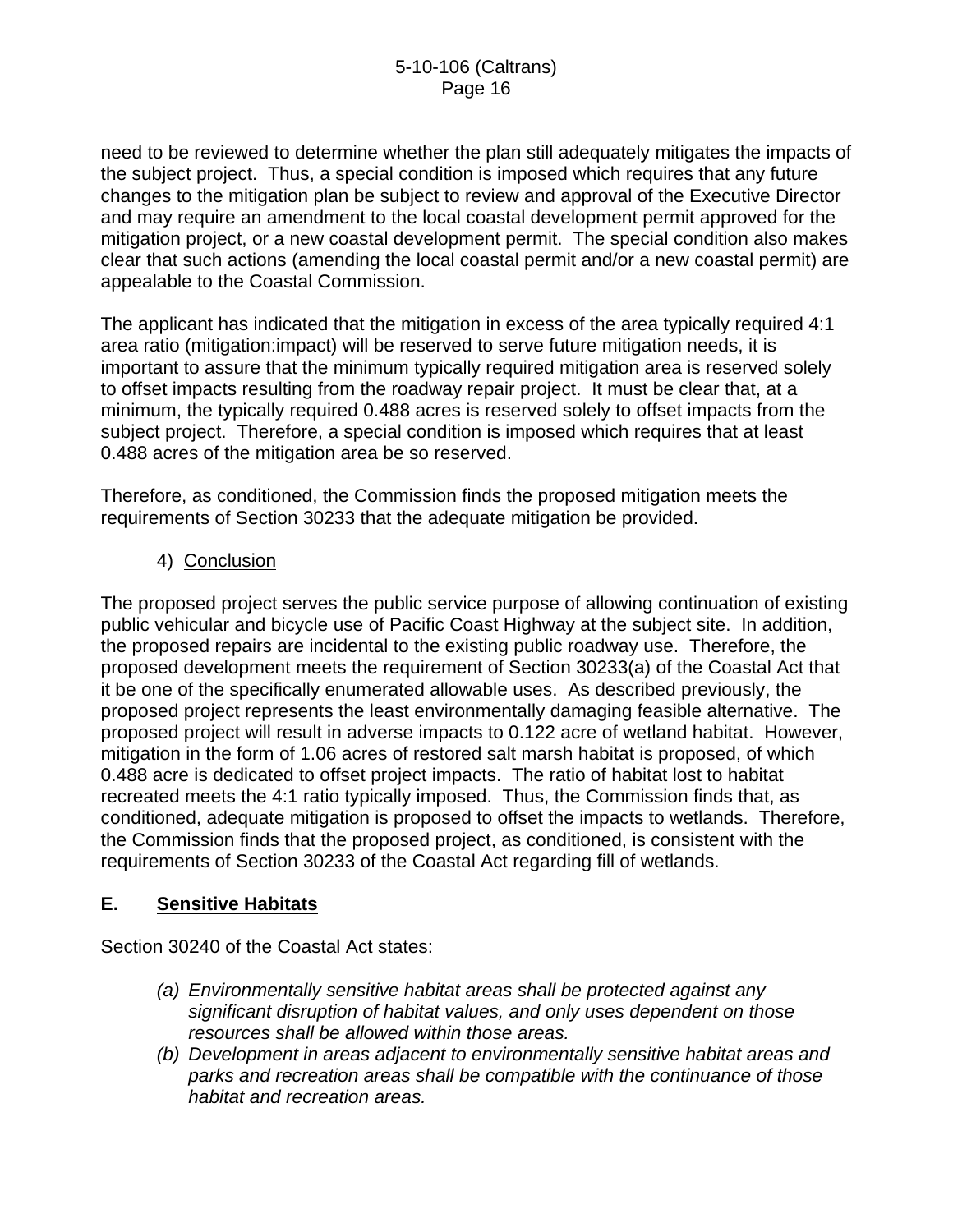In conjunction with the emergency and proposed project, a Natural Environment Study (NES) was prepared by Caltrans, dated August 2009, with two addendums to the NES prepared by LSA Associates, dated 3/3/10 and 6/10/10. In addition, in compliance with the requirements of the emergency coastal development permits, a Revised Final Biological Construction Monitoring and Impact Assessment Report (RFBCMIAR) was prepared by LSA Associates, dated 4/1/10. The Revised Final BCMIAR was prepared to incorporate the proposed two additions to the project: 1) installation of 538 linear feet of 2.4 foot high metal beam guard rail (MBGR) at the edge of the paved shoulder (4 feet away from the edge of the sheet pile), and 2) installation of 495 linear feet of 3 foot high pedestrian safety cable rail along the edge of the sheet pile.

The NES and subsequent reports described above identified the extent of biological resources within a 33.3 acre area surrounding and including the project site (referred to in the NES as the biological study area [BSA]). The BSA included a 1 mile corridor and a 50 foot buffer extending into the Bolsa Chica Ecological Reserve and Bolsa Chica State Beach. The NES found that the BSA consists of nine vegetation community types, including native dune mat, estuarine wetland/open water, invaded dune mat, invaded ice plant dune mat, dune scrub, coastal scrub, bare ground, disturbed, and exotic annual grassland. Additionally, focused wildlife surveys (burrowing owl, California black rail and light-footed clapper rail) included in the NES were conducted within a 500 foot buffer area of the project impact zone.

The subject project is immediately adjacent to the Bolsa Chica Ecological Reserve's Outer Bolsa Bay (see exhibit ). A major restoration project was undertaken restoring full tidal action in the Bolsa Chica wetlands in 2004. Thus the project site is adjacent to environmentally sensitive habitat area and must be evaluated as to whether it would be compatible with the continuance of the habitat. The sheetpile repair work and placement of "K-rail" have already been accomplished under the approved emergency permits. The NES evaluated the site for impacts and, other than the wetland impacts identified above, the only other impacts identified were: 0.001 acre of impact to bare ground and 0.517 acre of impact to disturbed area. The Revised Final BCMIAR, prepared subsequent to construction of the emergency project found final impact figures to be 0.003 to bare ground and 0.094 to disturbed area. Disturbed area is described in the NES as "developed areas such as existing paved roads, ornamental vegetation, and commercial and residential properties. Disturbed area are characterized by nonnative vegetation associated with past human disturbances and can be found on old roads, roadsides, and in past clearings within the BSA. Where vegetated, these areas are typically dominated by ripgut brome (Bromus diandrus)." Neither of these "habitat" types are considered to be sensitive habitats.

Other than the above described wetland impacts, no impacts were identified in the Revised Final BCMIAR. Regarding the work that has already occurred (consistent with the approved emergency permits), the Revised Final BCMIAR concluded:

*"All project activities were conducted in compliance with recommended avoidance and minimization measures and weed abatement measures, and no incident reports*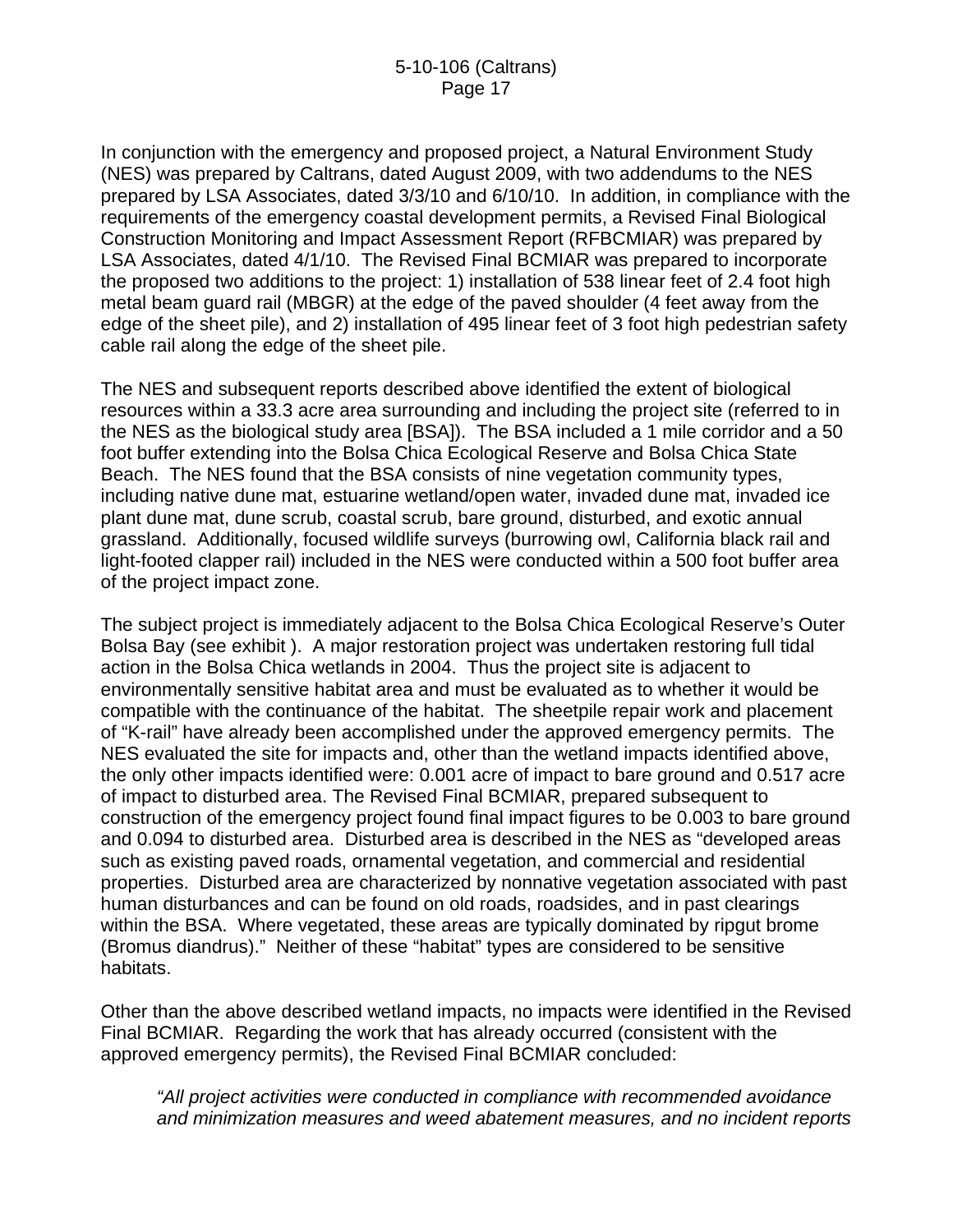*were issued. The project did not affect the nesting or breeding behavior of birds, and no violations to water quality conditions occurred."* 

However, additional work is yet proposed to occur. This includes removal of 520 feet of temporary concrete barrier railing (K-railing) and its underlying 479 feet of asphalt concrete strip (3.5 feet wide); installation of approximately 538 feet of metal beam guard rail (2.4 feet high) at the edge of the existing paved shoulder, 4 feet from the sheet pile wall; and, installation of approximately 495 feet (3 feet high) of pedestrian safety cable rails along the edge of the sheet pile wall.

The second addendum to the NES, prepared by LSA and dated 6/10/10 finds that the proposed removal of the "K" rails and construction of the metal beam guard rail and pedestrian safety cable rail have the potential to affect sensitive, native migratory and nesting birds which may occur in the project vicinity. Sensitive bird species may nest in the general vicinity of the proposed project. In order to assure that sensitive birds are not disturbed during their nesting season, a special condition is imposed which requires the applicant to conduct a bird survey for the area within 500 feet of the project within three days prior to commencement of construction if work is undertaken during the nesting season (February 28 to August 31). If the required bird survey reveals active nests, the project has been conditioned to cease work within 300 feet of active songbird nests and within 500 feet of any raptor nests until the nest has been vacated, juveniles have fledged, and there is no evidence of additional nest attempts. In addition, the project proposes to maintain a qualified biological monitor on site prior and during construction activities to ensure that the biological resources adjacent to the impact boundary are appropriately flagged and fenced prior to commencement of construction to protect the resources from any impacts outside the project footprint. The applicant proposes to maintain the flagging and fencing in place throughout the entire period of construction.

In addition, the project has been conditioned to employ construction responsibilities and debris removal measures that ensure protection of the site and surrounding habitat areas. Furthermore, the project has been conditioned to limit construction staging and access activities to access the site only for the Pacific Coast Highway side of the project. Therefore, the Commission finds that the proposed project, as conditioned, is consistent with Section 30240 of the Coastal Act which requires that development adjacent to ESHA be sited and designed to prevent impacts that would significantly degrade the ESHA and to be compatible with the continuance of the ESHA.

#### **F. Water Quality**

Section 30230 of the Coastal Act states:

*Marine resources shall be maintained, enhanced, and where feasible, restored. Special protection shall be given to areas and species of special biological or economic significance. Uses of the marine environment shall be carried out in a manner that will sustain the biological productivity of coastal waters and that will*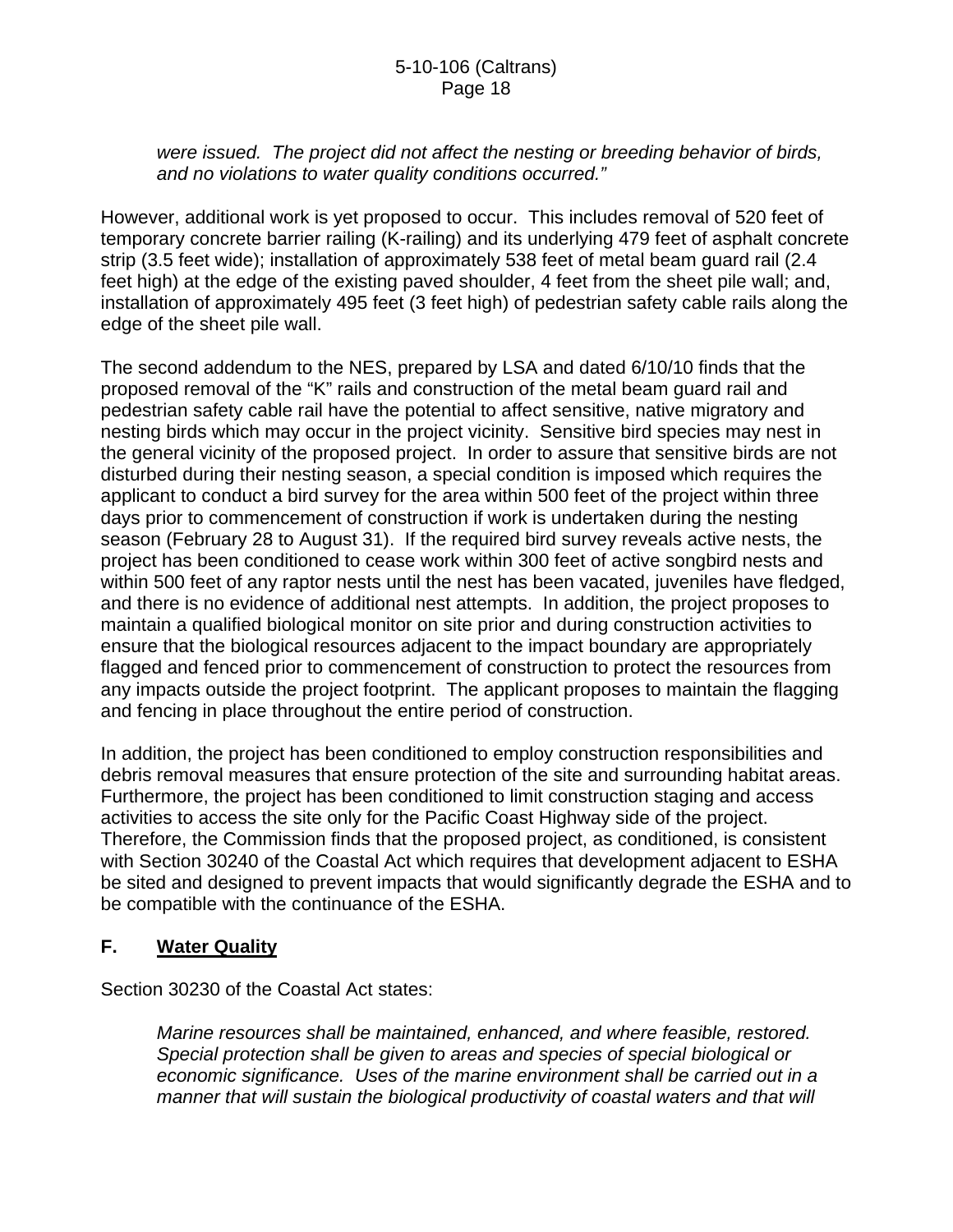*maintain healthy populations of all species of marine organisms adequate for longterm commercial, recreational, scientific, and educational purposes.* 

Section 30231 of the Coastal Act states:

*The biological productivity and the quality of coastal waters, streams, wetlands, estuaries, and lakes appropriate to maintain optimum populations of marine organisms and for the protection of human health shall be maintained and, where*  feasible, restored through, among other means, minimizing adverse effects of waste water discharges and entrainment, controlling runoff, preventing depletion of ground water supplies and substantial interference with surface water flow, encouraging *waste water reclamation, maintaining natural vegetation buffer areas that protect riparian habitats, and minimizing alteration of natural streams.* 

Section 30230 of the Coastal Act requires that marine resources be protected. Section 30231 of the Coastal Act requires that the biological productivity of coastal waters be maintained, and where feasible, restored. Sections 30230 and 30231 require that the quality of coastal waters be maintained and protected from adverse impacts. The proposed project includes work immediately adjacent to the Outer Bolsa Bay area of the Bolsa Chica Ecological Reserve. As such, it is important to assure that the proposed development protect marine resources and water quality in the area.

The proposed project includes measures to help assure protection of the waters of Outer Bolsa Bay, the BCER, and the associated marine resources. Proposed measures to ensure protection of water quality and marine resources include: temporary sediment control including temporary gravel bag berm, temporary silt fence, temporary soil stabilization, temporary sediment control, tracking control, and wind erosion control. In addition the project as proposed includes employee training in water pollution control work and implementation of Caltrans' Construction Site Best Management Practices (BMPs) Manual. Therefore, as proposed the project is consistent with Sections 30230 and 30231 of the Coastal Act with regard to maintaining and enhancing biological productivity and quality of coastal waters and wetlands.

#### **G. Visual Impacts**

Section 30251 of the Coastal Act states:

*The scenic and visual qualities of coastal areas shall be considered and protected as a resource of public importance. Permitted development shall be sited and designed to protect views to and along the ocean and scenic coastal areas, to minimize the alteration of natural land forms, to be visually compatible with the character of surrounding areas, and, where feasible, to restore and enhance visual quality in visually degraded areas. New development in highly scenic areas such as those designated in the California Coastline Preservation and Recreation Plan prepared by the Department of Parks and Recreation and by local government shall be subordinate to the character of its setting.*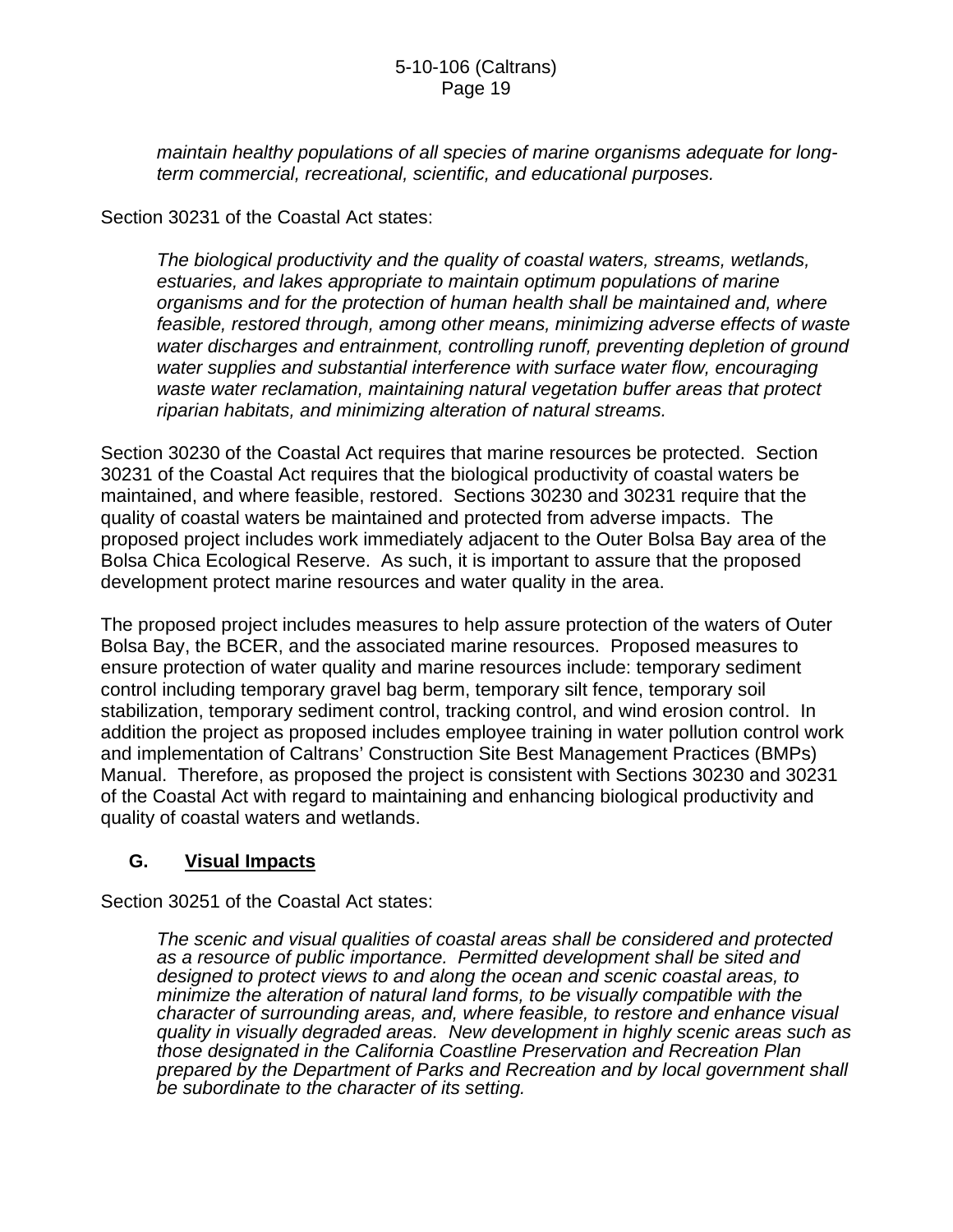The subject site is located along Pacific Coast Highway, between the Bolsa Chica Ecological Reserve to the east and Bolsa Chica State Beach to the west. This area of Pacific Coast Highway is also a major public access route. Views of the wetlands on the inland side and the beach and ocean on the seaward side are available along this stretch of the highway. In addition, this portion of Pacific Coast Highway is eligible for a Scenic Highway Designation. Consequently, impacts to public views arising from the proposed project must be considered.

The sheetpiles constructed under the emergency coastal development permit will not exceed the elevation of the existing roadbed. Thus, impacts to public views are not expected due to the sheetpile placement. However, the proposed metal beam guard rail and pedestrian cable rails will be visible. To assess whether impacts would accrue from construction of these rails, the applicant has submitted a Visual Analysis, prepared by Ronald J. Wong, Landscape Architect, dated December 10, 2009. The assessment method employed is based on the determination of the visual environment from the definition of and analysis of the landscape units and the project viewshed by the Landscape Architect. The basis for the visual analysis process is from the publication "Visual Impact Assessment for Highway Projects", Federal Highway Administration, March 1981.

The Visual Impact Assessment describes the project viewshed as follows:

*"The project viewshed is the scene of the geography, the landscape and the development visible by the motorist, bicyclists and the recreational facility users from and to the project area. The elements and composition of the view shed is the visual environment".* 

More specifically, the Visual Impact Assessment states:

*"The northbound view from PCH is of the BCER, the surrounding development and the Bolsa Chica State Park. The southbound view from PCH is an opposite view of the same visual elements." … "The project foreground view has the roadway, the associated fence barrier along the Bolsa Chica State Park and the elements associated with the State Park. The project middle ground has views of the Bolsa Chica Mesa roadway associated with the ponds and islands of the BCER, the sand of the Bolsa Chica State Park and the associated recreational facilities. The project background view is of Pacific Ocean, the San Gabriel Mountains and Santa Ana Mountains."* 

And further: *"The overall visual character of the landscape unit is of a natural coastal area. The area has some visual intrusions. They are the pavement of the roadway and various elements associated with the recreational facilities. The design of the improvements of the recreational facility has a character that complements the visual environment. Additionally the background has visual intrusions from the residential development and the associated ornamental landscape."*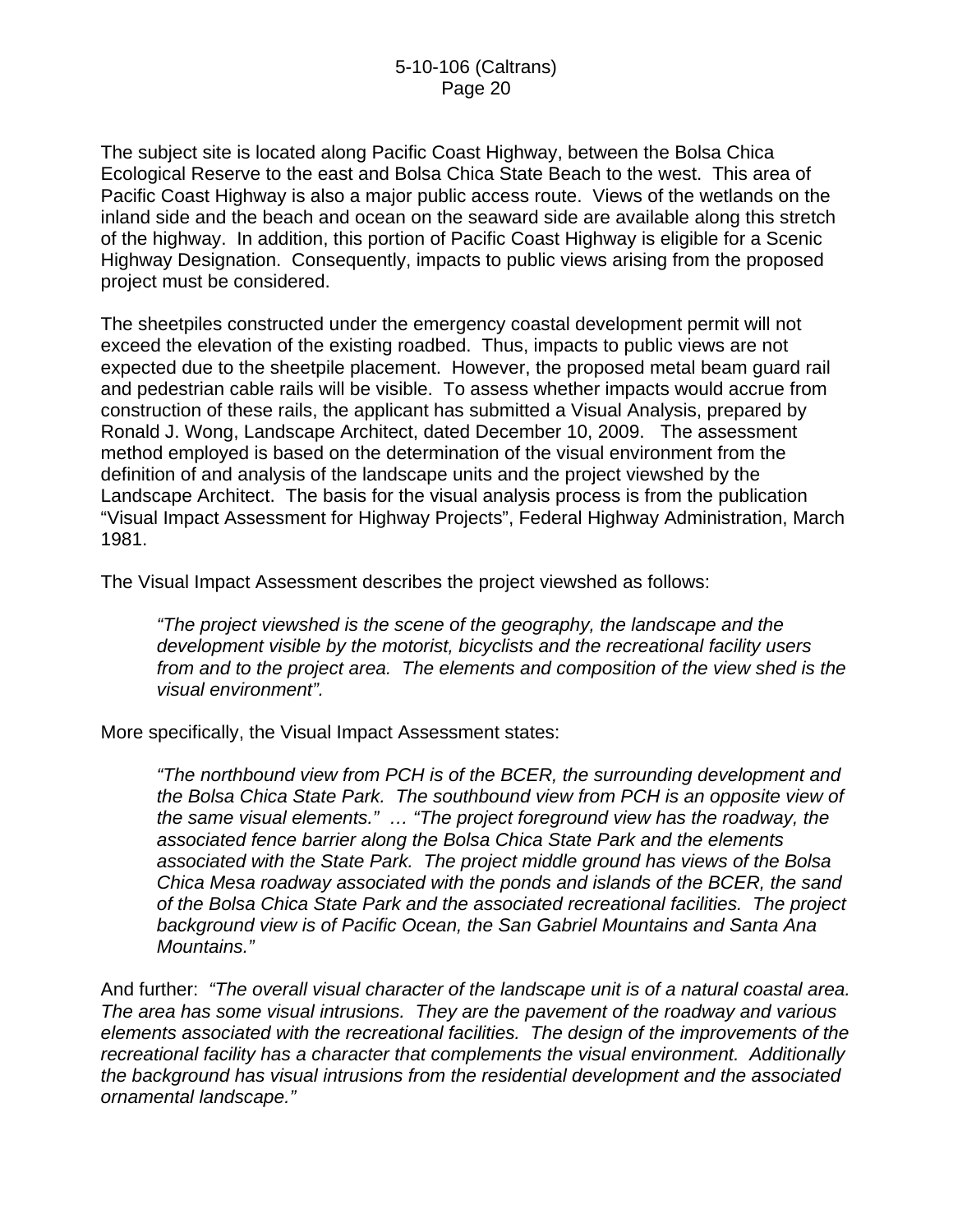The Visual Impact Analysis concludes:

*"The steep slope of the lagoon that is adjacent to the northbound lanes of PCH is a safety hazard. As a result, the California Department of Transportation (Department) needs to install a safety barrier to protect the health and safety of the traveling public.* 

*The visual analysis of the project elements shows a minor degradation of the visual environment along PCH. On the other hand, since this area is unique in the region and since historically the viewer response to any development is high, it is very important that the safety barrier needs to complement the visual environment. Moreover, since Route 1 is eligible for scenic highway designation, it is also very important that any improvements by the Department have neutral effect to the visual environment as well. Additionally it is most important not to contribute to a cumulative degradation of the visual environment.* 

*Consequently, according to the visual analysis, the Department needs to use a metal beam guardrail rather than a concrete safety barrier, to avoid any change to this unique visual environment. Additionally the metal guardrail should have some treatment to minimize the shiny appearance of a new guardrail installation."*

In sum then, some type of guard rails are required due to Caltrans safety regulations (described previously). The current K-rail is more visually intrusive as it is solid and bulky. The proposed rails, the metal guard beam and the pedestrian cables, are open and allow views through the openings. In addition, the proposed rails are relatively low in height (3 feet and 2.4 feet high respectively), and so would typically be below the line of sight. Therefore, the Commission finds that, as proposed, the metal guard beam and pedestrian cables are the least visually intrusive alternatives that are consistent with Caltrans safety regulations. Thus, visual impacts from the proposed project are minimized. Therefore, the Commission finds that the proposed development is consistent with Section 30251 of the Coastal Act regarding protection of public views.

## **H. Public Access and Recreation**

Section 30210 of the Coastal Act states:

*In carrying out the requirement of Section 4 of Article X of the California Constitution, maximum access, which shall be conspicuously posted, and recreational opportunities shall be provided for all the people consistent with public safety needs and the need to protect public rights, rights of private property owners, and natural resource areas from overuse.* 

Section 30210 of the Coastal Act requires that maximum public access and recreational opportunities be provided. In this area, Pacific Coast Highway lies between the ocean and the tidally influenced Bolsa Chica wetlands. The subject project would result in repairs to Pacific Coast Highway, a major public access route. The proposed project will allow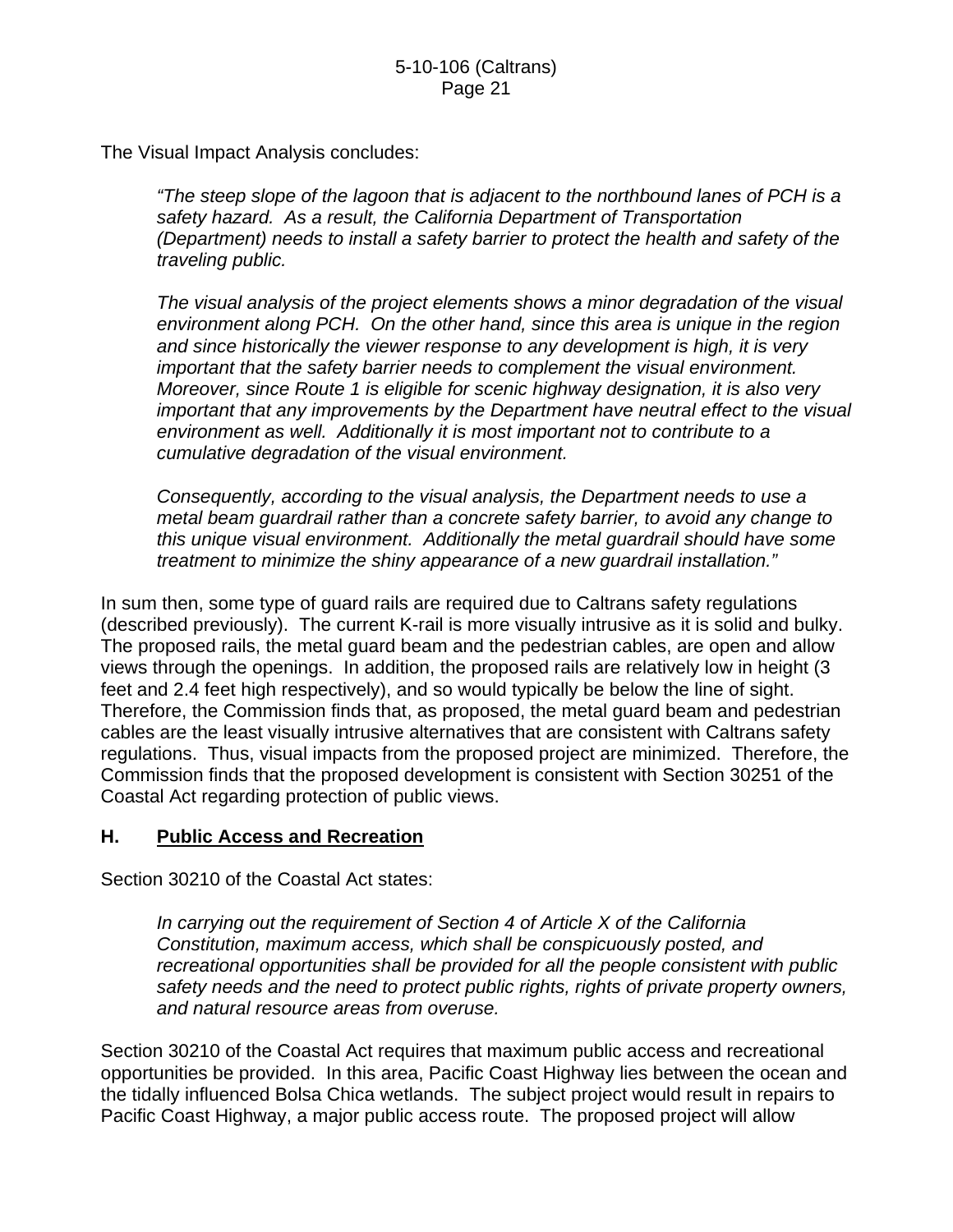continued use of the highway to serve as a major access transportation corridor for both vehicles and bicycles. Timing of construction as proposed would avoid peak use weekend periods. In addition, the duration of the project is not expected to exceed two or three months. Therefore, the Commission finds that the proposed project is consistent with Section 30210 of the Costal Act which requires that maximum access be provided.

## **I. Local Coastal Program**

The subject site is located in the unincorporated area of Orange County known as the Bolsa Chica LCP area. Therefore, permit authority remains with the Coastal Commission and the standard of review for development are the Chapter 3 policies of the Coastal Act. Approval of the project, as conditioned, will not prejudice the ability of the local government to prepare an LCP that is in conformity with the provisions of Chapter 3 of the Coastal Act.

#### **J. California Environmental Quality Act**

Section 13096 of the Commission's regulations requires Commission approval of Coastal Development Permit applications to be supported by a finding showing the application, as conditioned by any conditions of approval, to be consistent with any applicable requirements of the California Environmental Quality Act (CEQA). Section 21080.5(d)(2)(A) of CEQA prohibits a proposed development from being approved if there are feasible alternatives or feasible mitigation measures available which would substantially lessen any significant adverse effect which the activity may have on the environment. For the proposed project, Caltrans (California Department of Transportation) is the lead agency for CEQA purposes. Caltrans issued a Negative Declaration for the project (SCH # 2010041077).

The proposed project, as conditioned, has been found consistent with the hazard, wetland, habitat, marine resources, visual, and public access policies of the Coastal Act. As conditioned, there are no feasible alternatives or feasible mitigation measures available which would substantially lessen any significant adverse impact which the activity may have on the environment. Therefore, the Commission finds that the proposed project can be found consistent with the requirements of the Coastal Act to conform to CEQA.

5-10-106 Caltrans RC 1.12 mv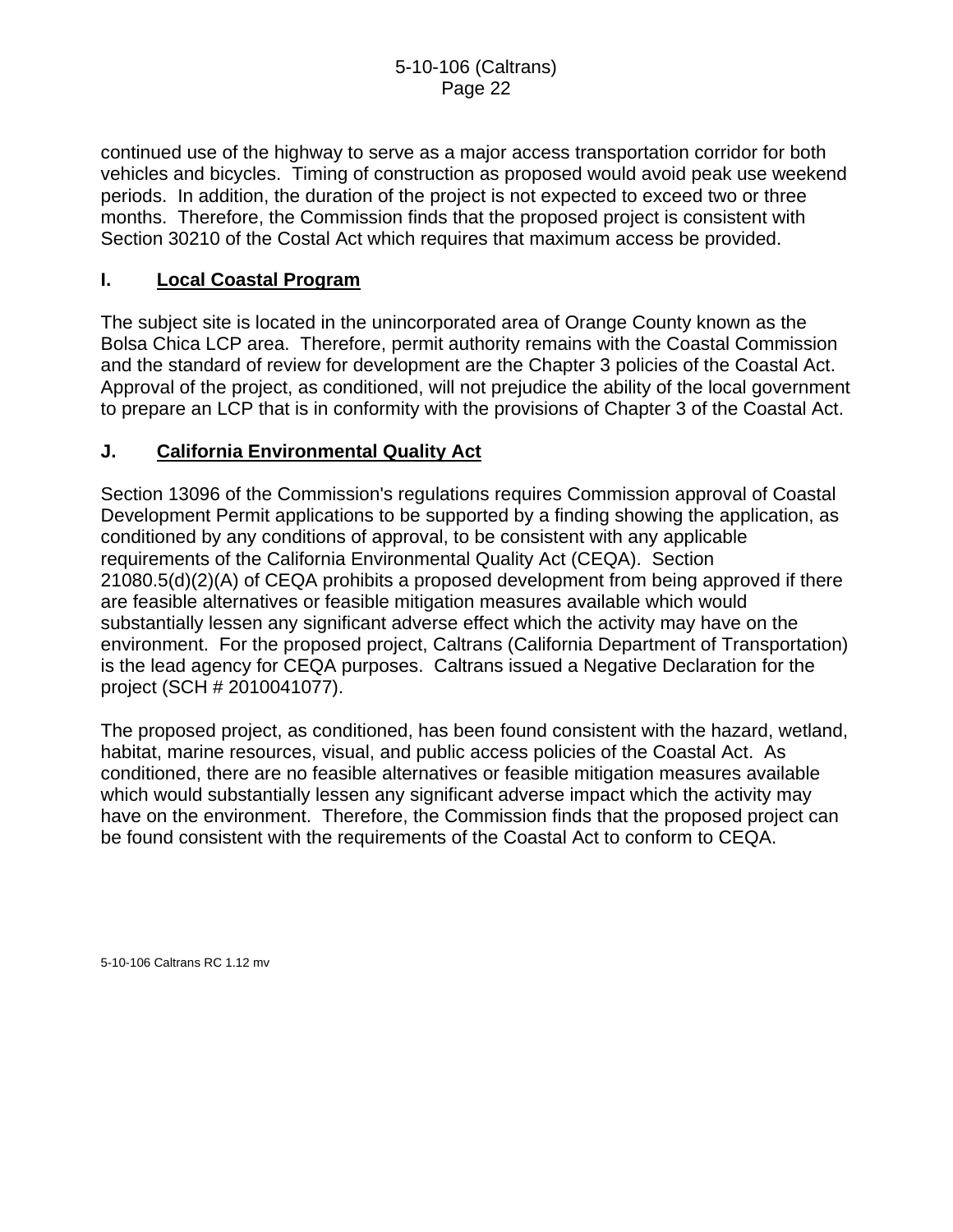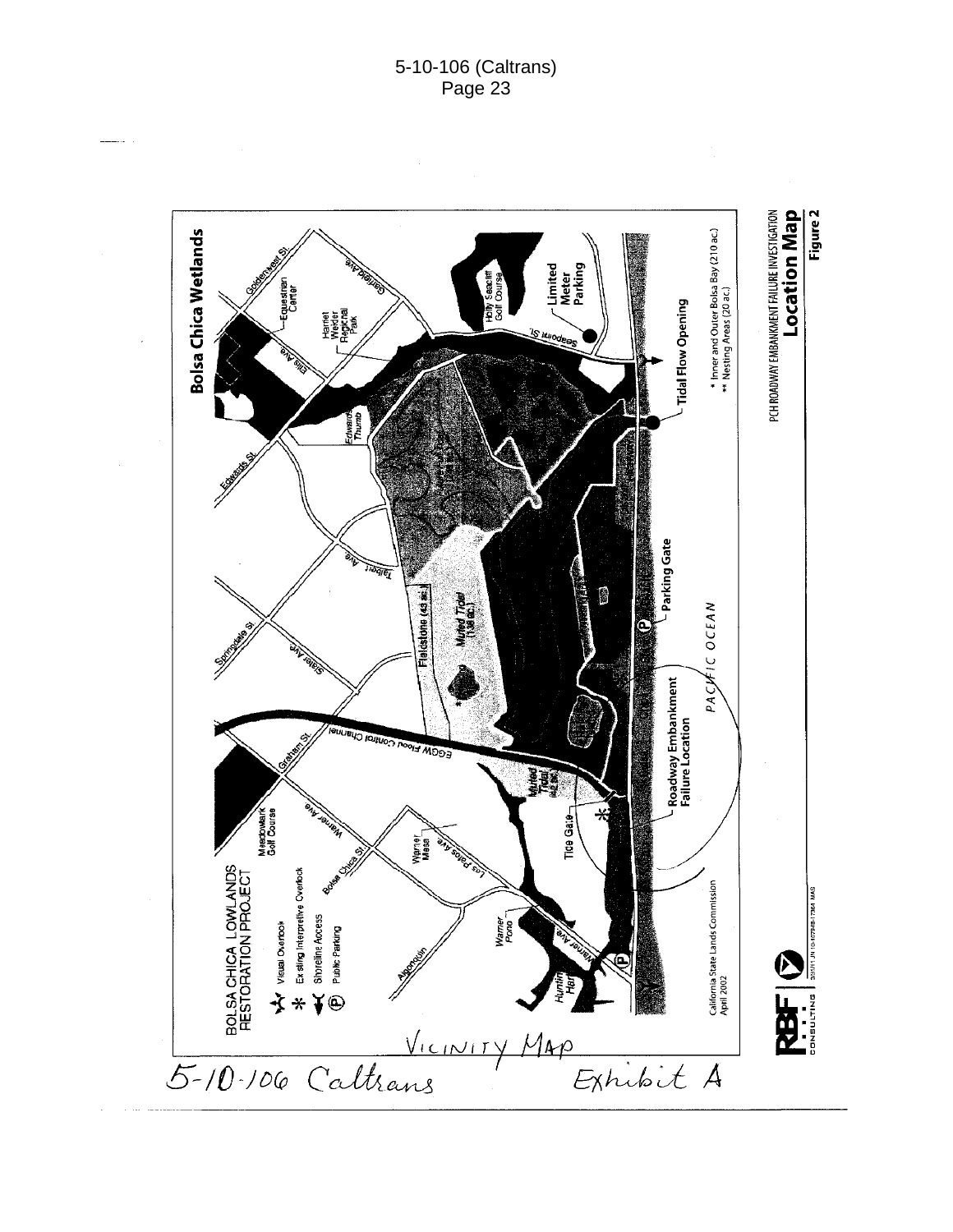#### 5-10-106 (Caltrans) Page 24

Bolsa Chica State Beach, Pacific Coast Highway, Huntington Beach, CA - Google Maps Page 1 of 1

Google

To see all the details that are visible on the screen, use the "Print" link next to the map.



 $5 - 10 - 106$  Caltrans

Exhibit B

http://maps.google.com/maps?hl=en&tab=wl

12/16/2011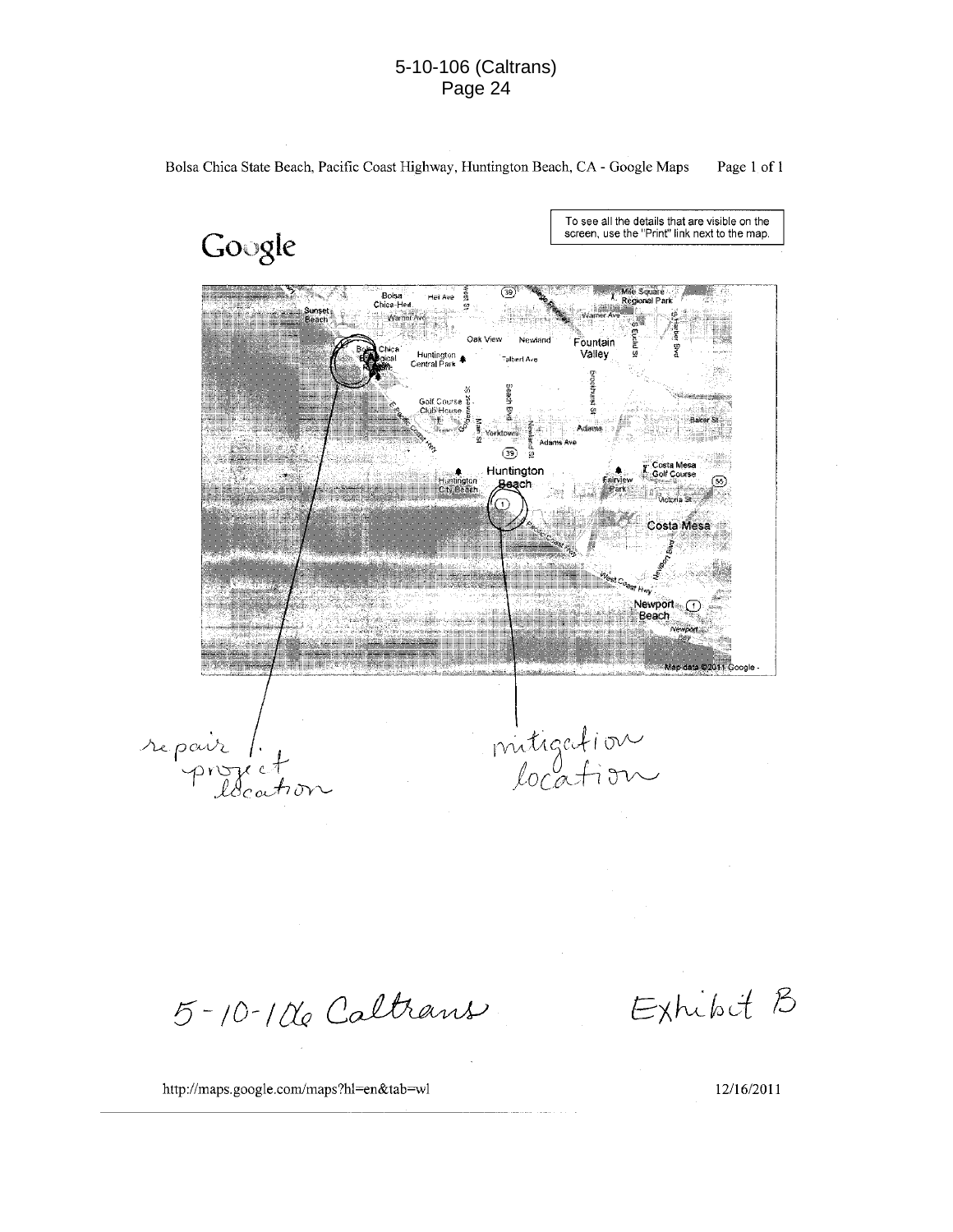